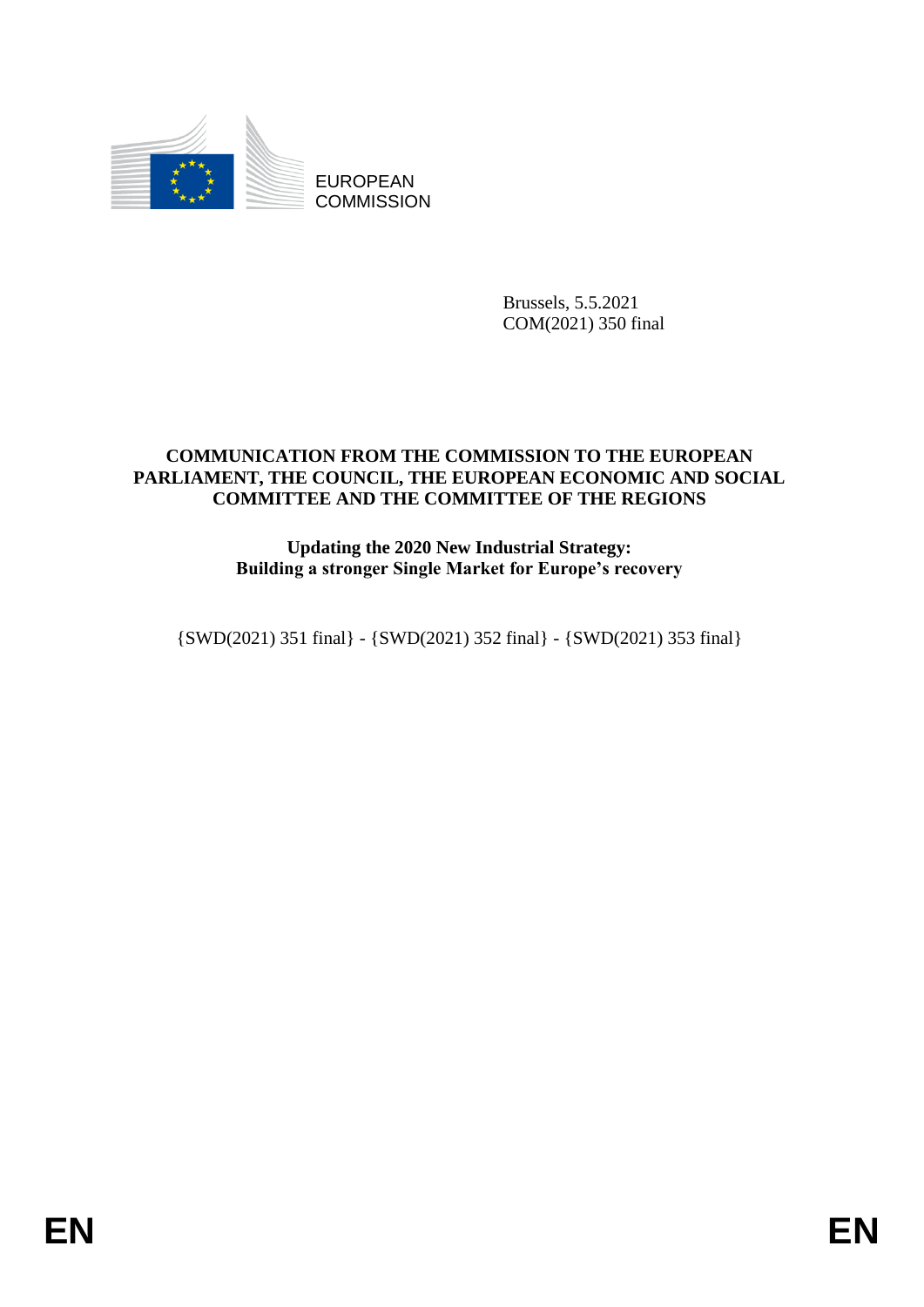### **COMMUNICATION FROM THE COMMISSION TO THE EUROPEAN PARLIAMENT, THE COUNCIL, THE EUROPEAN ECONOMIC AND SOCIAL COMMITTEE AND THE COMMITTEE OF THE REGIONS**

## **Updating the 2020 New Industrial Strategy: Building a stronger Single Market for Europe's recovery**

#### **1. THE NEED FOR AN UPDATE: EMERGING CHALLENGES, ENDURING PRIORITIES**

On 10 March 2020, the European Commission presented '*A New Industrial Strategy for Europe'.*<sup>1</sup> It laid out a plan for how the EU's world-leading industry could lead the twin green and digital transitions, drawing on the strength of its traditions, its businesses and its people to enhance its competitiveness. It set in motion a new policy approach to deliver on this, focused on better connecting the needs and support provided to all players within each value chain or industrial ecosystem.<sup>2</sup> To support this, it underlined the fundamentals of industry - innovation, competition and a strong and well-functioning single market - while strengthening our global competitiveness through open markets and a level playing field.

The day after the new industrial strategy was presented, the World Health Organization announced the COVID-19 as a pandemic. The lockdowns and economic slowdowns that ensued took their toll on the EU communities and economies, as well as its industries and companies. The Commission and others acted quickly to address the impacts on Europe's businesses and to ensure the free flow of goods and movement of workers and services, notably through Green Lanes. Emergency measures on fiscal rules, state aid and short time work<sup>3</sup> helped support the most affected sectors and workers and cushioned the impact for companies, including SMEs. The European Pillar of Social Rights has continued to be the EU and its Member States' compass in cushioning the social impacts.

During this period, we witnessed the resilience, ingenuity and adaptability of the EU industry but we were also exposed to new vulnerabilities and older dependencies, as well as socioeconomic and territorial inequalities that need to be addressed. The crisis revealed the interdependence of global value chains and the value of a globally integrated Single Market. It also illustrated the need for more speed in the transition towards a cleaner, more digital, and more resilient economic and industrial model, in order to maintain and enhance Europe's

<sup>2</sup> SWD(2021) 351, Annual Single Market Report 2021 identifies the following 14 industrial ecosystems: 1. Aerospace & Defence, 2. Agri-food, 3. Construction, 4. Cultural and Creative Industries, 5. Digital, 6. Electronics, 7. Energy Intensive Industries, 8. Energy-Renewables, 9. Health, 10. Mobility-Transport-

1

<sup>1</sup> COM(2020) 102 final, [https://ec.europa.eu/info/sites/info/files/communication-eu-industrial-strategy-march-](https://ec.europa.eu/info/sites/info/files/communication-eu-industrial-strategy-march-2020_en.pdf)2020 en.pdf. 'The 2020 Industrial Policy package' includes also a dedicated Strategy for small and mediumsized enterprises (SMEs; COM(2020) 103 final) and Specific actions to address barriers to a well-functioning the Single Market and improve enforcement of commonly agreed rules, COM(2020) 93 final and COM(2020) 94 final.

Automotive, 11. Proximity, Social Economy and Civil Security, 12. Retail, 13. Textiles, 14. Tourism. Further ecosystems may be identified and their delineation adapted based on stakeholders dialogues and changing realities.

<sup>&</sup>lt;sup>3</sup> Activation of the General Escape Clause under the Stability and Growth Pace, Temporary framework for State aid measures supporting the economy during the Covid-19 pandemic, European instrument for temporary support to mitigate unemployment risks in an emergency (SURE), or the Coronavirus Response Investment Initiative.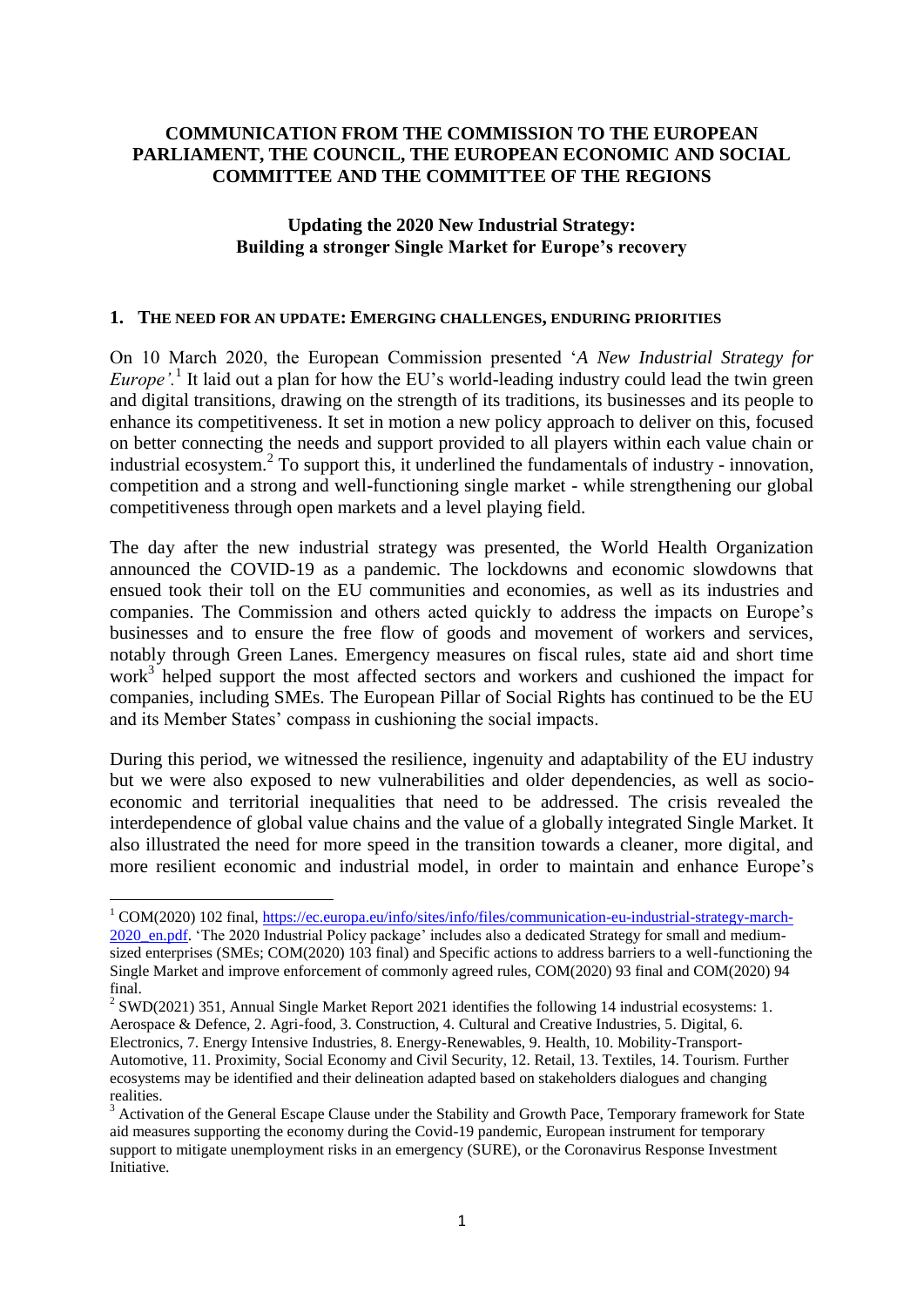drive towards sustainable competitiveness. This is why President von der Leyen announced in her State of the European Union address an update of the EU's industrial strategy: to learn the lessons of the crisis, strengthen our economic resilience and accelerate the twin transition while preserving and creating jobs.

The starting point for this update is capturing the real impact of the last year on Europe's economy and industry. A first analysis and needs assessment formed the basis for Europe's recovery plan, NextGenerationEU,<sup>4</sup> which – together with the Multi-annual Financial Framework 2021-2027 will provide unprecedented financial support to EU's citizens and companies. Judged by any metric, the conclusions were stark: with a 6.3% contraction in the EU economy in 2020 accompanied by major turnover losses and a decline in jobs and investment.

A year on, there are some cautious signs of improvement<sup>5</sup> and the EU economy is expected to strongly rebound in 2021 and 2022. Prospects for a quick recovery in world trade have also improved and making the most of these trading opportunities will be a key part of the recovery for companies across Europe. However, the continued fall in short-term private investment plans and the increasing number of strong firms facing significant liquidity issues point to the fact that the recovery will take time and continued support.

To best tailor that support, the Commission is building on the flexible ecosystem-based approach outlined in last year's industry strategy. As part of the first Annual Single Market Report,<sup>6</sup> fourteen industrial ecosystems have been identified at this stage and their different needs and challenges analysed. It shows that the impact of the crisis – and the prospects for recovery and renewed competitiveness - vary significantly. While tourism was hit hardest, and textile, mobility and cultural and creative companies face a slower and more uneven recovery, the digital ecosystem increased its turnover during the crisis. Smaller businesses also continue to be more vulnerable, with some 60% reporting a fall in turnover in the second half of  $2020$ <sup>7</sup>

Women, youth and low-income workers were particularly affected by the crisis, partly due to the fact that they represent a large majority of employees in the sectors most affected. The Commission is paying a particular attention to equal rights and opportunities for an inclusive recovery across all sectors. Europe's people are among its leading assets, and while addressing skills gaps and inequalities, the EU should build on all the strengths of its talented, well-educated and inventive workers and entrepreneurs as a force for innovation and competitiveness.

<sup>4</sup> COM(2020) 456 final.

 $5$  SWD(2021) 351, Annual Single Market Report 2021.

<sup>6</sup> SWD(2021) 351, Annual Single Market Report 2021.

<sup>7</sup> European Commission/European Central Bank (November 2020), "Survey on the access to finance of enterprises (SAFE)".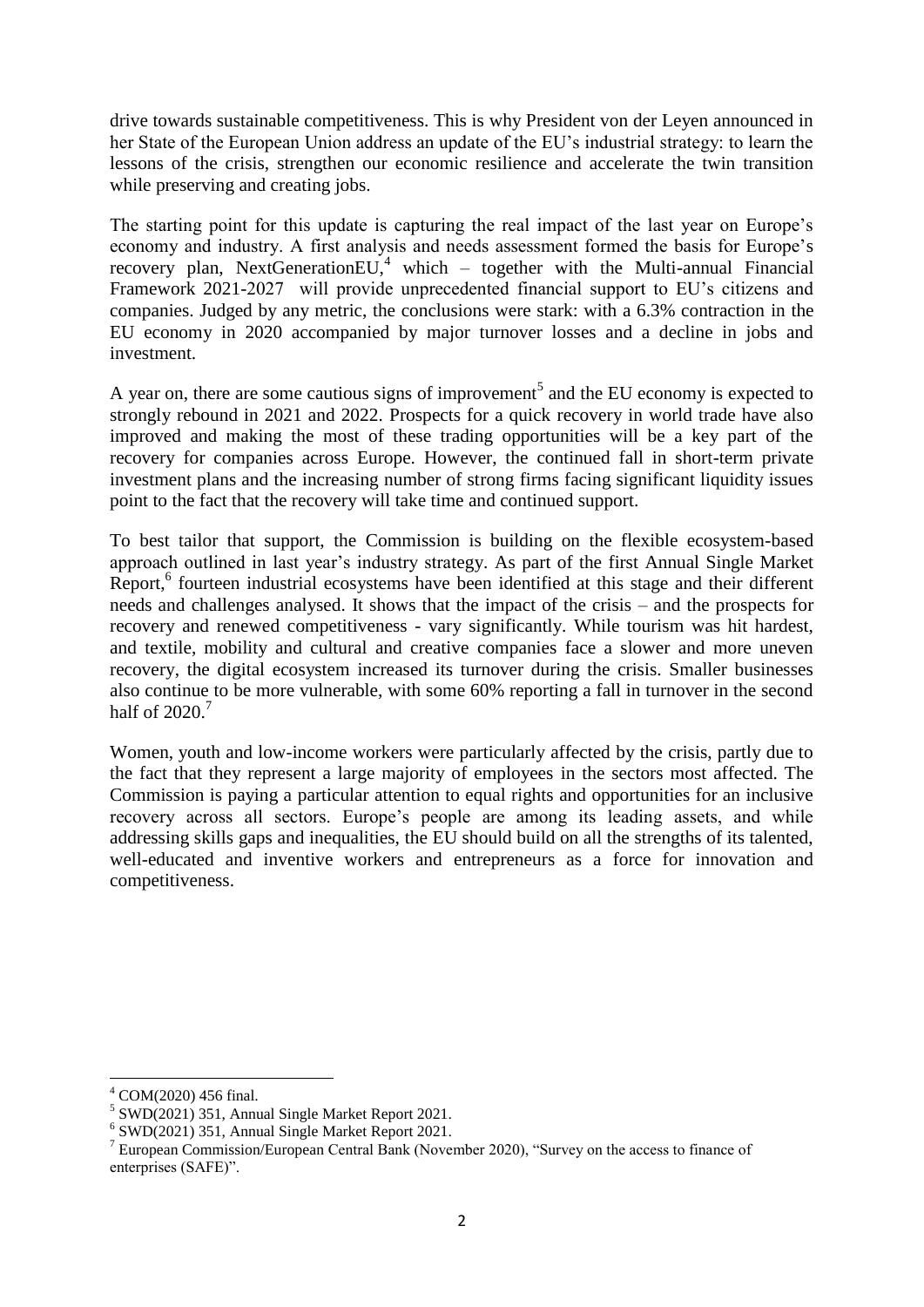

*Figure 1: Confidence indicator by ecosystem*

This analysis and our experience during the crisis show that the principles, priorities and actions in Europe's industrial strategy still hold. The need to strengthen Europe's open strategic autonomy and the new partnership approach with industry and likeminded international partners are even more acute than a year ago. We must continue to focus on the fundamentals outlined a year ago and speed up implementation to enable industry to accelerate and lead the transitions.

This update neither replaces the 2020 Industrial Strategy nor completes the processes launched by it – much of that work is in progress, and requires dedicated efforts. This is a targeted update, which focuses on what more needs to be done and what lessons need to be learned. It assesses where our Single Market was tested and stretched and proposes measures to strengthen its resilience and functioning. It offers a tailored assessment of the needs of each industrial ecosystem and how all market players can best work together. And it identifies a set of strategic dependencies and capacities and proposes measures to address and reduce them. In doing so, this update answers calls from the European Council, $8$  the European Parliament, $9$ Member States<sup>10</sup> and other stakeholders to analyse the impact of the crisis on our policies and offer solutions where necessary.

Three Staff Working Documents accompany the Communication. They reflect certain early deliverables of the 2020 Industrial Strategy and offer the analytical underpinning to address such requests:

• The first edition of the **Annual Single Market Report**<sup>11</sup> sets out the impact of the crisis on the Single Market, reports on progress made on barriers and in delivering on

<sup>8</sup> Conclusions of the European Council, 1 and 2 October 2020, EUCO 13/20.

<sup>9</sup> European Parliament resolution of 25 November 2020 on a New Industrial Strategy for Europe, 2020/2076(INI).

<sup>&</sup>lt;sup>10</sup> Competitiveness Council Conclusions, 11 September 2020, 16 November 2020.

<sup>11</sup> SWD(2021) 351, Annual Single Market Report 2021.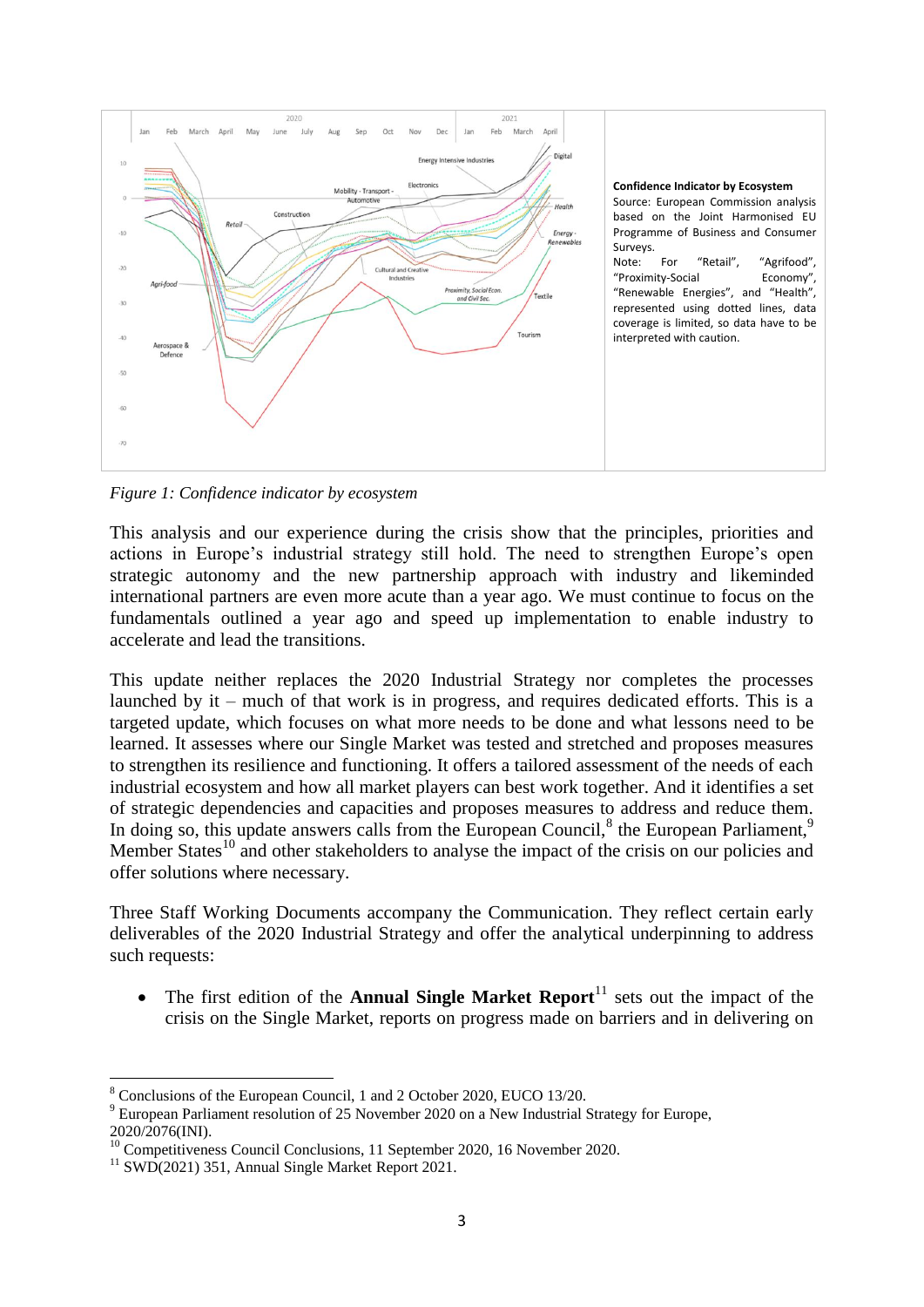actions identified in the 2020 Industrial Package; includes an analysis for all 14 industrial ecosystems; and presents a set of key performance indicators;

- An initial analysis of the **EU's strategic dependencies**<sup>12</sup> **and capacities**, with an indepth review for a number of technological and industrial strategic areas;
- An illustrative analysis of one key industrial sector, focused on the challenges and opportunities for industry and the EU policy toolbox available **Towards competitive and clean European steel** in support of the twin transition.

### 2. **LEARNING THE LESSONS AND ACCELERATING THE TRANSITIONS**

Europe has a lot to build on and a lot to learn from the testing time it continues to go through. Over the last year, we have seen the resilience of our Single Market and the best of industry. Drawing on the pool of excellence in life sciences, it has been at the forefront of global COVID-19 vaccine development and production, notably thanks to the EU Vaccine Strategy and the EU support to ramp up industrial capacity. We have seen companies switch production to help meet urgent needs, whether for personal protective equipment, hand sanitisers or vaccine production. Other companies made the shift to e-commerce overnight or used digital tools to find new suppliers or supply chains. Despite a significant fall in energy demand and impacts on critical energy operators, the internal energy market adjusted well, with no interruptions in energy supply $^{13}$ .

However, this was not feasible for all. As lockdown forced many businesses to a halt, borders closed, supply chains were interrupted, demand was disrupted and workers and service providers found themselves unable to move across Europe. When lorries stopped at the internal borders, it quickly showed how integrated manufacturing and the economy are in Europe today. Blockages to the free flow of goods, services and people profoundly affected value chains and economic activity, undermined European solidarity and hampered a coordinated response to the crisis. Supplies were stuck at borders, air cargo prices soared because planes were grounded and imbalances in trade flows led to a shortage of maritime containers.

Important lessons can already be drawn:

First, the crisis highlighted the **essential need to uphold the free movement of persons, goods, services, and capital in the Single Market** and the need to work together to strengthen its resistance to disruptions. Border controls and closures and uncoordinated national or regional restrictions as well as containment measures restricting the free movement of persons, often subject to frequent adjustments exacerbated uncertainty and costs of compliance, causing serious delays and leading to major disruptions of supply chains in many industrial ecosystems. Green Lanes and other EU ad-hoc measures<sup>14</sup> significantly alleviated the potential harmful impact of unilateral and uncoordinated national measures across the Single Market. The **free movement of services** was also affected strongly, including by forced temporary closures of non-essential businesses, travel restrictions, and a lack of clarity on applicable rules on movement across borders. This in turn led to difficulties for cross border workers and shortages of harvest workers,

**<sup>.</sup>**  $12$  As a response to the European Council request of 2 October 2020 to identify strategic dependencies, particularly in the most sensitive industrial ecosystems and to propose measures to reduce these dependencies.  $^{13}$  SWD(2020) 104, Energy security: good practices to address pandemic risks.

<sup>&</sup>lt;sup>14</sup> Commission and Council recommendations on common coordinated approach as regard travel restrictions.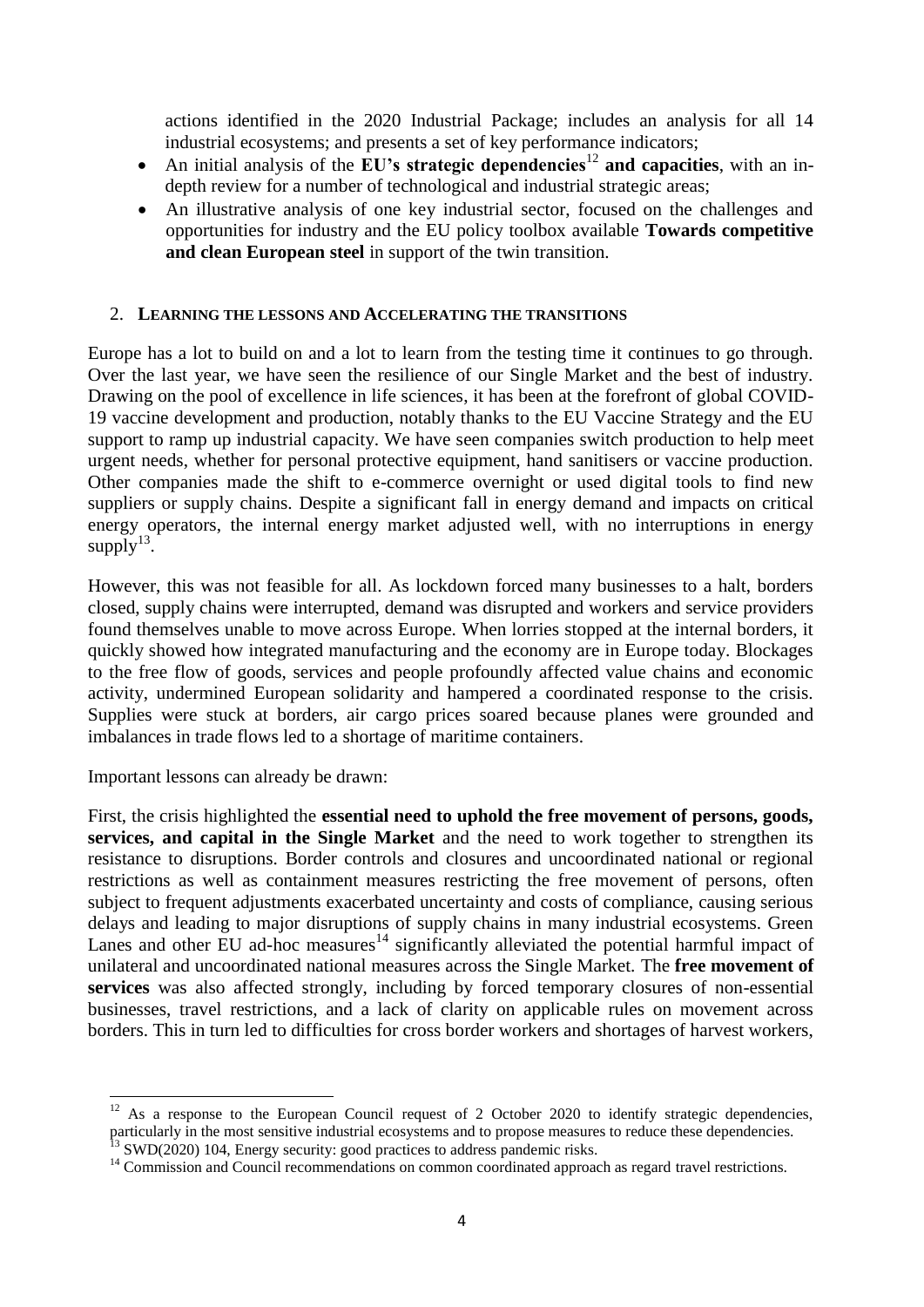to name but a few examples. The Single Market in Europe relies on a highly mobile and available workforce.

Second, these situations triggered wider awareness of the need to **analyse and address strategic dependencies, both technological and industrial**. The EU and its trading partners gain resilience from world markets being open and integrated in global value chains, which help to absorb shocks and drive the recovery.<sup>15</sup> The COVID-19 pandemic showed that disruptions in global value chains can affect specific essential products and inputs, such as medical supplies, that are particularly critical for society and the EU economy. One of the key lessons of the crisis is to get a better grasp of Europe's current and possible future strategic dependencies. This will provide the basis for the development of facts-based, proportionate and targeted policy measures to address strategic dependencies while safeguarding the open, competitive and trade-based EU economy. The EU will continue to showcase its preference for international cooperation and dialogue, but also its readiness to combat unfair practices and foreign subsidies that undermine the level-playing field in the Single Market.

Finally, this unprecedented year showed that **the business case for the green and digital transition is stronger than ever**. In the medium-term, all business activity will need to become sustainable and the disruption of many traditional patterns caused by COVID-19 will shake up old habits and therefore will accelerate the green transition. Efforts to ensure secure and sufficient access to competitively priced clean energy throughout the single market will be central to ensuring that the EU bolsters its industrial strengths while making this transition. A skilled workforce is key in ensuring successful transitions, supporting the competitiveness of the European industry and quality job creation. Digitalisation has assumed a strategic role for the continuation of economic activities and has well and truly changed the way business is conducted. Economies, companies and their employees risk being left behind as the transition accelerates. Digital and green business models and technologies placed companies that had already embraced this transition at an advantage compared to those that had not and companies that drive the change will continue to enjoy a crucial first-mover advantage. The rising levels of consumer awareness of and demand for this transition is also an opportunity that needs to be leveraged.

The readiness for change is high. Competitive sustainability enabled by new, often digital technologies and services remain our goal. Businesses are the best placed to determine how to become competitive and leaders in their sector and at finding solutions to their challenges. Where necessary, our industrial policy should then benefit from **agile forms of public-private partnership** and **new forms of cooperation** between private and public sectors to accelerate the delivery of innovative solutions that would not be achieved otherwise. For an inclusive transition, a well-functioning social dialogue will be key.

**<sup>.</sup>**  $15$  OECD analytical work has confirmed that global value chains not only maximize economic efficiency, but that resilient, supply chains are essential in times of crisis to absorb shocks, to offer options to adjust and to speed up recovery. Cf. Shocks, risks and global value chains: insights from the OECD METRO model, June 2020.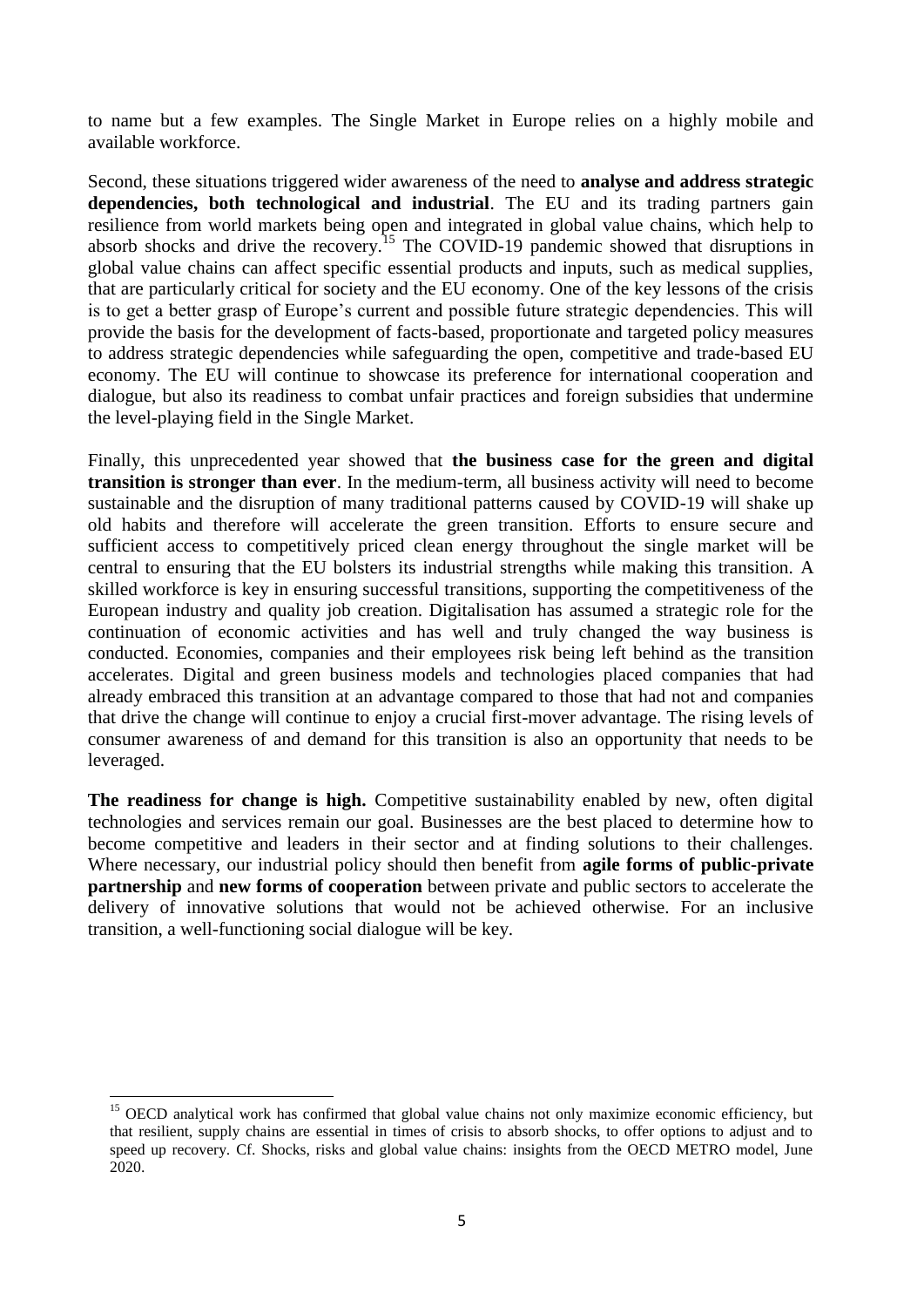### **Monitoring industrial trends and competitiveness**

The Annual Single Market report defines a set of key performance indicators (KPI), based on publicly available data sources, to analyse economic developments and monitor the progress achieved, focussing on competitiveness, Single Market integration, SMEs, the twin transition, and economic resilience. The KPIs also provide a forward-looking view based on investment and a confidence indicator, and an overview of the performance of the EU economy, comparing it to international partners and analysing the specificity of industrial ecosystems. The analysis of these indicators, which will be performed regularly by the Commission, can help in taking a strategic stance on the EU economy, anticipate challenges, and inform policy and investment decisions.

Although the effect of the crisis will have long-lasting implications, the EU's recovery has begun. For several industrial ecosystems, turnover has almost reached pre-COVID 19 levels, even if the dynamics remains slightly subdued. Positive signals also emerge from an analysis of economic sentiment, which in April 2021 shows improvements across all ecosystems (See Figure 1). However, it is essential to continue monitoring the recovery trajectory of all ecosystems. In fact, data show that although public interventions have been effective in limiting unemployment and bankruptcies, the risk of abrupt surges of layoffs and insolvencies is increased.

In full synergy with existing monitoring tools (e.g. Single Market Scoreboard), the Commission will monitor main indicators of the competitiveness of the EU economy as a whole, in particular:

- **Single Market integration,** based on indicators on intra-EU trade or price dispersion across Member States, to help assess policies fostering a favourable business and innovation environment.

**- Productivity growth,** based on labour productivity.

**- International competitiveness,** based on EU global market share or extra-EU trade, to support policies for open and fair access to export markets

- **Public and private investment,** based on data on net public and net private investment as % of GDP, to notably illustrate the potential transformation of the economy in line with the twin transition objectives.

- **R&D investments**, based on public and private R&D expenditure as % of GDP, to support innovation.

## **3. STRENGTHENING SINGLE MARKET RESILIENCE**

### **Making the Single Market better equipped for crises**

The Single Market is the EU's most important asset, offering certainty, scale and a global springboard for our companies, and wide availability of quality products for consumers. But this asset cannot be taken for granted. Particularly in the early days of the pandemic, businesses and citizens suffered from border closures, supply disruptions and a lack of predictability.

Despite the usefulness of existing Single Market tools, the crisis showed that they can be improved for emergency situations. As announced by President von der Leyen in February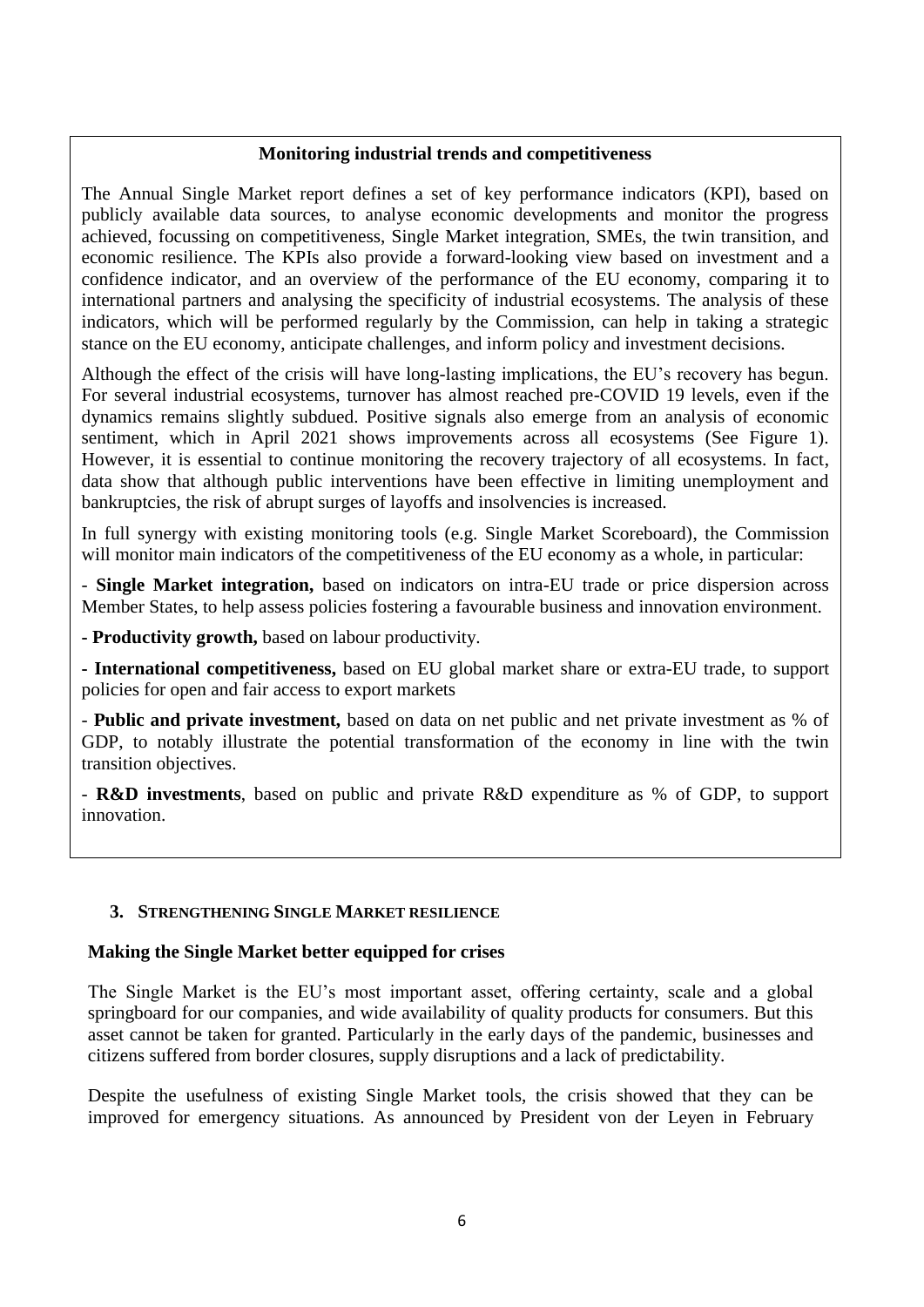2021,<sup>16</sup> the Commission will propose a **Single Market Emergency Instrument** to provide a structural solution to ensure the availability and free movement of persons, goods and services in the context of possible future crises. This instrument should guarantee more information sharing, coordination and solidarity when Member States adopt crisis-related measures. It will help to mitigate the negative impacts on the Single Market, including by ensuring more effective governance. It should also build a mechanism through which Europe can address critical product shortages by speeding up product availability (e.g. standard setting and sharing, fast-track conformity assessment) and reinforcing public procurement cooperation. It will be aligned with relevant policy initiatives such as the forthcoming proposal to establish a European Health Emergency Preparedness and Response Authority (HERA), and the upcoming Contingency Plan for Transport and Mobility as well as relevant international practice aiming at addressing emergency situations or ensuring and speeding up the availability of essential products.



*Figure 2 Key elements of the Single Market Emergency Instrument*

### **A well-functioning Single Market to accelerate the recovery**

The last year reaffirmed the need to bring down the persisting and significant barriers that hamper the good-functioning of the Single Market.<sup>17</sup> The pursuit of a well-functioning Single Market calls for unrelenting efforts on numerous fronts:

- Permanent management of effective compliance with existing single market rules;
- Continuous investment in deepening integration in the fields which offer greatest opportunities;
- Adaptation of existing policy approaches where justified;
- New strategies where needed (e.g. to accompany the twin transitions).

While the Commission will carry out recurring assessments of the main barriers within each ecosystem as part of its Annual Single Market Report, the services sector deserves particular attention because of its size, $^{18}$  the interplay with goods and its cross-ecosystems nature.

A new effort to address restrictions and barriers is under way notably through the **Single Market Enforcement Task Force** (SMET)<sup>19</sup> and other relevant actions.<sup>20</sup> Progress has been too slow

 $\overline{a}$ 

<sup>&</sup>lt;sup>16</sup> https://ec.europa.eu/commission/presscorner/detail/en/speech\_21\_745.

<sup>&</sup>lt;sup>17</sup> See SWD(2020) 54 final and SWD(2021) 351, Annual Single Market Report 2021.

<sup>&</sup>lt;sup>18</sup> It represents 70% of the EU's GDP and an equivalent share of employment.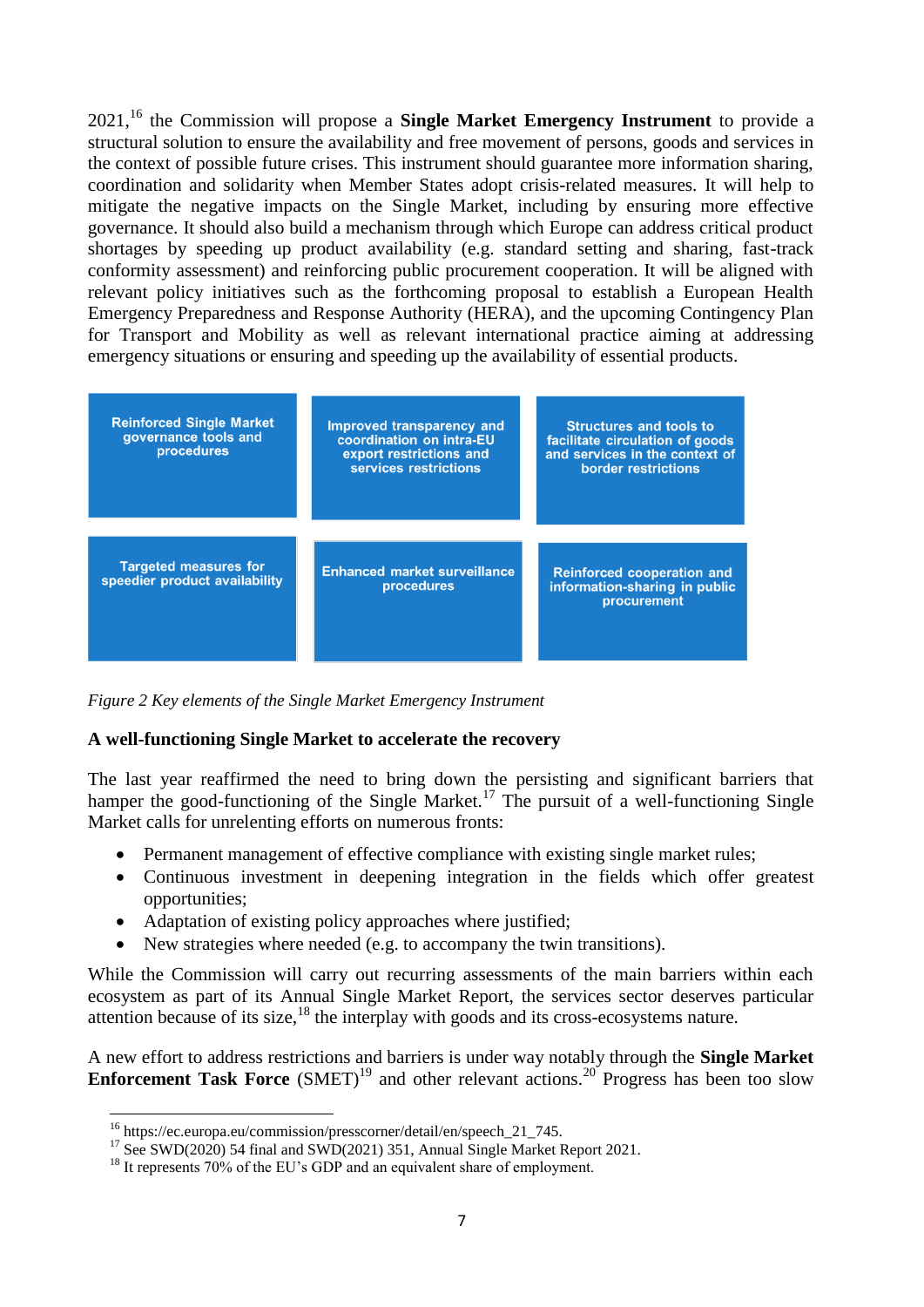over the past years in several key areas, in particular services. The full enforcement of the **Services Directive** will ensure that Member States comply with their existing obligations, including the notification obligation in order to identify and eliminate new potential regulatory barriers.

Business services such as engineering, architecture, IT and legal services, contribute up to 11% of EU GDP and are essential competitiveness factors for firms. Yet they are held back by restrictive national rules such as strict entry and exercise requirements.<sup>21</sup> While European goods standards have delivered great benefits for companies and consumers, raising quality and safety, improving transparency, reducing costs and opening up markets for businesses, European service standards only account for roughly 2% of all standards. Service standards lay down technical requirements, e.g. levels of quality, performance, interoperability, environmental protection, protection of health or safety. They can increase consumer confidence and further integrate European service markets. They can help overcome barriers linked to multiple national certification requirements. The Commission will explore the merits of a **legislative proposal for regulating key business services supported by harmonised standards**, starting with an assessment of the most pertinent business service areas where harmonised standards could add value. $^{22}$ 

While EU legislation guarantees a set of mandatory rights and working conditions of employment to be applied to posted workers throughout the EU, feedback from stakeholders consistently highlights administrative difficulties with **posting workers**. Companies can find it cumbersome to send engineers or technical staff to businesses or end-users in another Member State, for instance in the construction sector. The Commission will continue working with Member States to ensure the Posting of Workers Enforcement Directive is properly transposed and implemented.<sup>23</sup> Without compromising the legal framework and the workers' protection it ensures, the Commission will work with Member States to devise a **common form, in an electronic format**, for the declaration of the posting of workers. This Single Digital Form could initially be introduced on a voluntary basis.

The crisis has also highlighted that effective **market surveillance** is key, with Member States' authorities facing increased numbers of non-compliant and dangerous products. This was the case notably for some personal protective equipment and medical devices in high demand. Stepping up coordination, investment, resources and digitalisation of authorities –both within the Single Market and at the Union borders- is therefore a priority.<sup>24</sup> The Commission will support and encourage market surveillance authorities to step up the **digitalisation of product inspections and data collection** and use of state-of-the-art technologies to trace non-compliant

1

<sup>&</sup>lt;sup>19</sup> SMET is the high-level forum where the Commission and Member States collaboratively seek solutions for addressing Single Market obstacles rooted in enforcement or implementation deficiencies. In this first year, it played an important role in assessing Member States' measures on borders and measures on travel restrictions that restrict the free movement within the EU.

 $^{20}$  SWD(2021) 351, Annual Single Market Report 2021, Annex I.

<sup>&</sup>lt;sup>21</sup> SWD(2021) 351, Annual Single Market Report 2021 and COM(2020) 93.

<sup>&</sup>lt;sup>22</sup> A thorough analysis to the potential of harmonised standards to facilitate cross-border activities, market potential and opening and overall economic benefit, including for SMEs and women entrepreneurs, would be carried out to identify priority areas. Impacts on working conditions and workers' rights will be subject to thorough considerations.

 $^{23}$  COM(2019) 426 final.

<sup>&</sup>lt;sup>24</sup> Regulation (EU) 2019/1020 of the European Parliament and of the Council of 20 June 2019 on market surveillance and compliance of products and amending Directive 2004/42/EC and Regulations (EC) No 765/2008 and (EU) No 305/2011.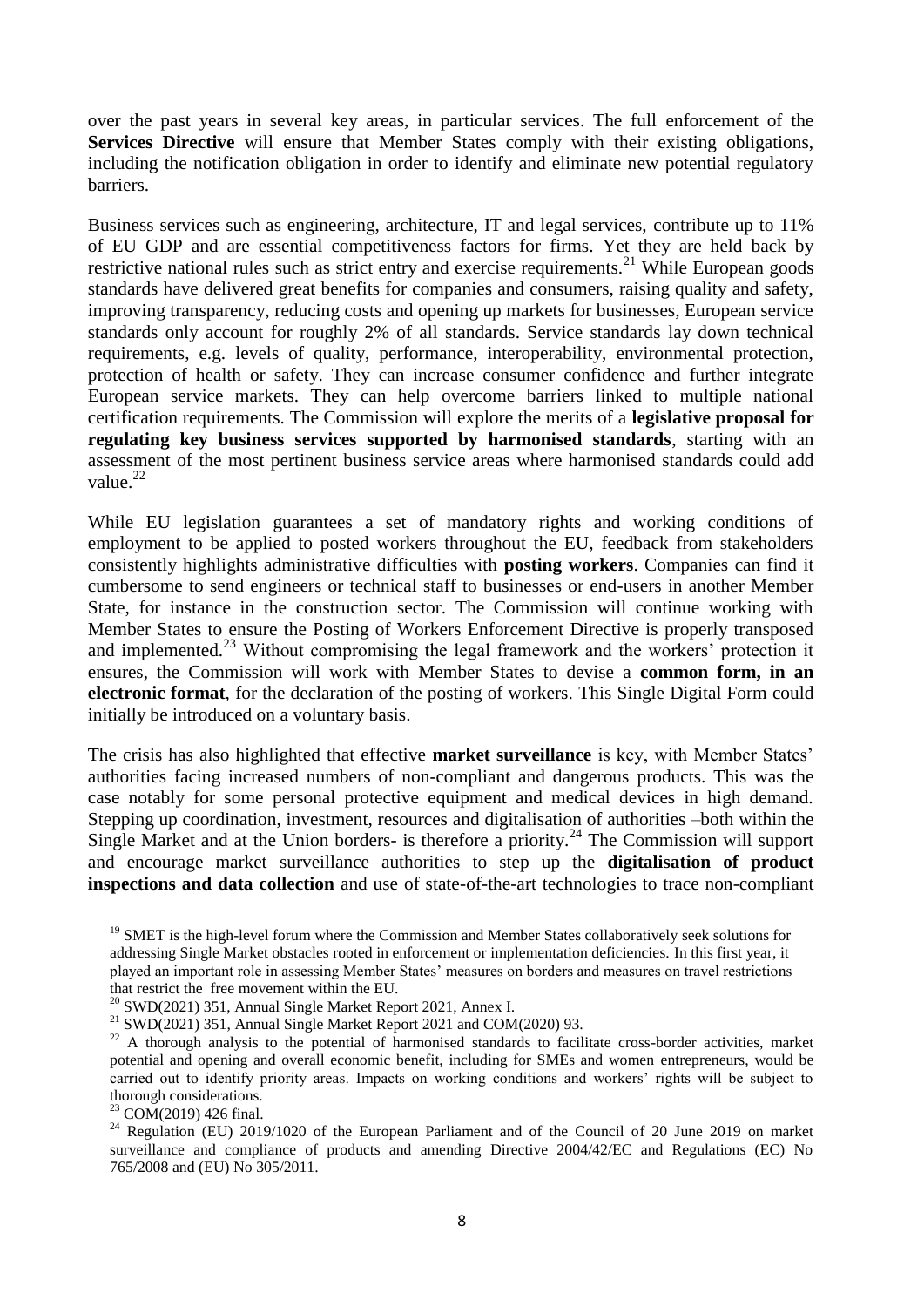and dangerous products, as announced in the Single Market Enforcement Action Plan. Investing in the digitalisation of product safety and compliance information is also important to improve the traceability and control of traded products. Moreover, dedicated capacity building is needed to ensure effective and efficient checks.

As a primary vehicle of innovation in the various ecosystems, the SMEs need to be borne in mind in all actions under this Strategy. This is reflected in a horizontal manner by increased attention to regulatory burden under the Commission's revised approach to Better Regulation: by introducing a 'one in, one out' approach adapted to the policymaking in the EU, it strengthens the attention of policymakers for the implications and costs of applying legislation, especially for  $SMEs<sup>25</sup>$ .

In the SME Strategy, the Commission emphasised the need to enhance fairness in B2B relations to support SMEs which due to asymmetries in bargaining power with larger organisations face an increased risk of being subject to unfair business practices and conditions both online and offline. In particular, the crisis demonstrated the importance and necessity of **e-Commerce.** For the first time, the Digital Services Act proposes a common set of rules on intermediaries' obligations and accountability across the Single Market, which will open up opportunities for all business, including SMEs and ensure a high level of protection to all users. Similarly, the Digital Markets Act proposes harmonised rules defining and prohibiting certain practices by platforms acting as digital "gatekeepers" that could prevent or slow down valuable and innovative services from reaching the consumer, to ensure the proper functioning of the Single Market by promoting effective competition in digital markets and in particular a contestable and fair online platform environment. The Commission urges the co-legislators to accelerate work in view of swift adoption.

Late payment behaviour was compounded during the crisis, which puts additional burden on SMEs. The EU **Observatory on late payments**, which monitors unfair payment practices<sup>26</sup> and analyses how late payments spread through the supply chain, will expand its current work on the construction ecosystem to others. To address unfair payment practices exacerbating payment delays and often leading to long disputes,<sup>27</sup> the Commission will design and implement pilot Alternative Dispute Resolution schemes.

Financial pressure and insolvencies are likely to increase in 2021 as relief is phased-out.<sup>28</sup> In particular, the risk of over-leverage and the need for recapitalisation can become pronounced for SMEs. A rise in bankruptcies could significantly impact entire supply chains. This requires coordination and design of measures that need to be proportionate to the challenges ahead. The Commission is determined to mobilise significant investment, and the SME window under InvestEU could trigger EUR 45 billion of investment in SMEs by the end of 2023.

To help address the **solvency** risk affecting SMEs, the Commission will facilitate an exchange of good practices on measures and incentives taken by several Member States to target support on

 $^{25}$  COM(2021) 219 Better Regulation: Joining forces to make better laws,

https://ec.europa.eu/info/sites/default/files/better\_regulation\_joining\_forces\_to\_make\_better\_laws\_en\_0.pdf

 $26$  One of the root causes of payment delays.

<sup>&</sup>lt;sup>27</sup> According to the Observatory, the EU construction ecosystem has the longest disputes duration in the world (average 20 months to solve a dispute).

 $28$  Estimates suggest that 11.4% of all companies are likely to exit as support dries up if they fail to get access to fresh sources of credit. SWD(2021) 351, Annual Single Market Report 2021.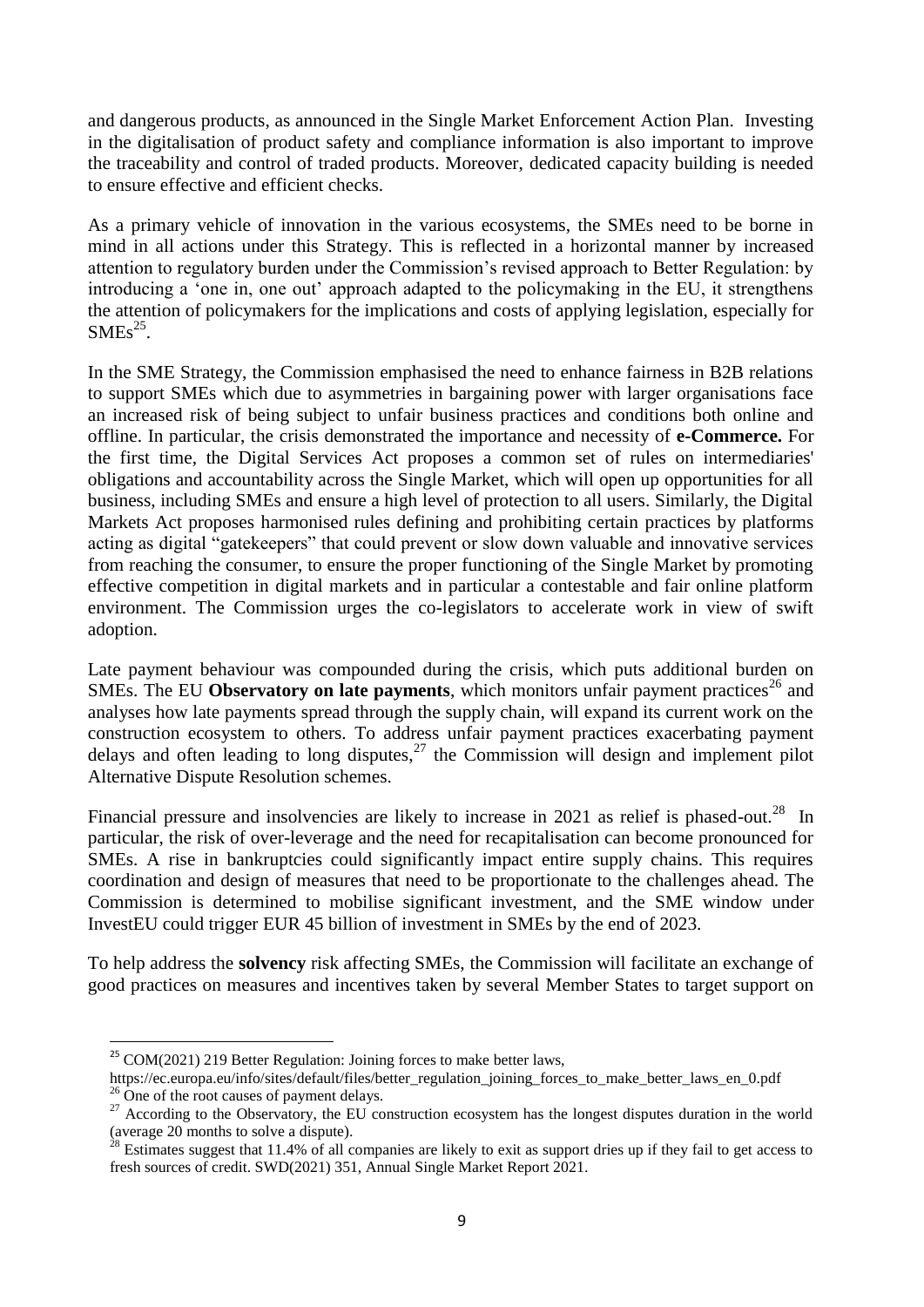viable companies. The Commission is working on dedicated capital support to  $SMEs<sup>29</sup>$  through financial products of InvestEU, and invites Member States to contribute to EU-wide efforts. REACT-EU further provides targeted support to SMEs.

There are a number of possibilities for Member States to provide equity support **under national support schemes** to strengthen the solvency and growth of innovative SMEs and mid-caps in line with State aid rules, including the State aid Temporary Framework. For example, these include schemes to provide public guarantees on private investment funds based on the idea of the State providing a guarantee to crowd in private funding, rather than providing capital itself. Alternatively, Member States can decide to grant certain repayable instruments, which can later be converted into grants, depending on the recovery of the companies and their ability to repay.

The Commission will continue to make progress to deliver a single market for capital. For example, the Commission is accelerating work on the equity funding for SMEs, including expanding support for scale-up capital, strategic investments and for Initial Public Offerings (IPO). That work will trigger investments in green and digital technologies across all stages of an SME's life, from start-ups to growth and expansion stage, and to exits to public markets. A new public private IPO Fund will support SMEs and midcaps through and beyond the listing process.<sup>30</sup> The EIB group will publish calls for interested fund management teams in the second half of 2021.

Taxation also plays a critical role in ensuring fairness and growth: the upcoming Communication on "Business Taxation for the 21st century" will set out concrete plans to support both objectives, including concrete measures for SMEs.

EU competition policy has a key role to play in maintaining a level playing field and it is one of our biggest assets in ensuring a Single Market that supports companies to innovate and grow. Preserving competition in the Single Market contributes to the resilience and competitiveness of our companies on the global markets. The Commission will also continue to monitor the application of the State aid Temporary Framework (extended until end-2021) and the implementation of COVID-19 related State aid measures, with a review to progressively phasing out crisis support measures when the situation allows, while avoiding cliff-edge effects.

| <b>TIMING</b> |
|---------------|
| Q1 2022       |
| Annual        |
| Q1 2022       |
| Q4 2022       |
| ongoing       |
|               |
|               |

<sup>&</sup>lt;sup>29</sup> That, in accordance with Article  $3(1)(g)$  of the InvestEU Regulation, were negatively affected by the COVID-19 crisis and were not already in difficulty in State aid terms at the end of 2019.

<sup>&</sup>lt;sup>30</sup> "A Public-Private Fund to Support the EU IPO Market for SMEs" – European Commission's study available at: https://ec.europa.eu/info/evaluation-reports-economic-and-financial-affairs-policies-and-spendingactivities en suggests a public-private IPO fund with a public investment of about 740 million EUR could increase IPOs of SMEs and midcaps in Europe by 10%.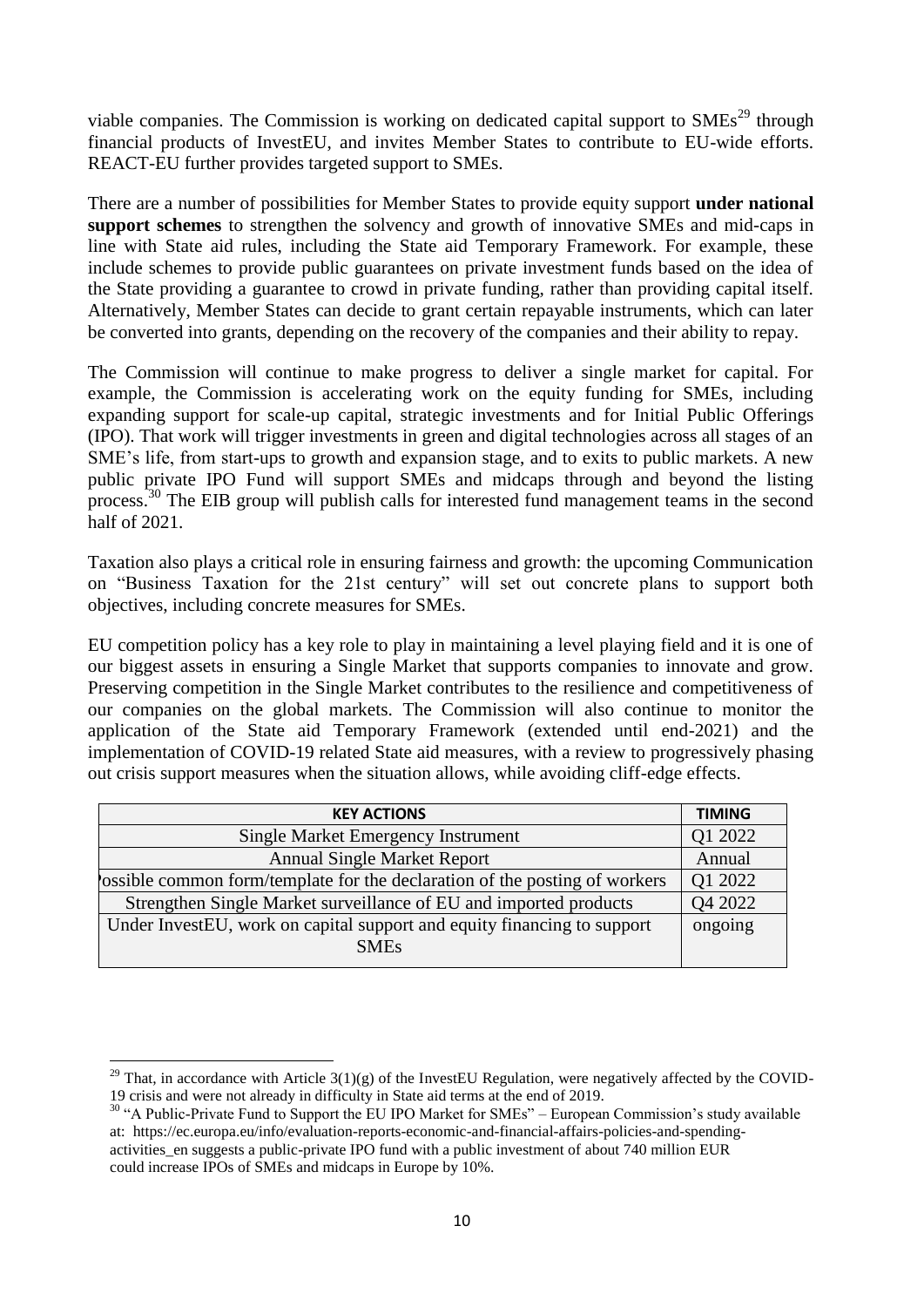#### **4. DEALING WITH DEPENDENCIES: OPEN STRATEGIC AUTONOMY IN PRACTICE**

Openness to trade and investment is a strength and source of growth and resilience for the EU, as a major importer and exporter. Nevertheless, COVID-19 impacted negatively global supply chains and led to shortages in Europe. As the 2020 Industrial Strategy underlined, the EU needs to improve its open strategic autonomy in key areas.<sup>31</sup>

The crisis further emphasised the need to strengthen the EU's **ability to confront a crisis and**  act as necessary. The disruptions along the supply chain of the health ecosystem were particularly challenging, resulting from a combination of surging demand as well as supply and workforce shortages, despite the EU's proactive response to ensure (global) transport routes and supply chains remain as open and secure as possible. More recent challenges, such as the semiconductors shortage faced by the automotive industry, highlight that Europe faces also other specific dependencies. The pandemic accelerated this awareness and pushed countries such as the United States $^{32}$  to review their positions in global value chains.

The EU also has important strengths and capacities. While the EU faces certain dependencies, other countries also depend on the EU ("reverse dependencies"). Mutual dependencies may be an element of stability in global value chains. The EU also shares foreign dependencies with our partners ("common dependencies"). These provide opportunities for building up cooperation with likeminded partners to find mutually beneficial solutions.

#### *Mapping our strategic dependencies and capacities*

Some disruptions caught Europe by surprise, showing the need for **a better grasp of where its strategic dependencies lie**, how they may develop in the future and the extent to which they would lead to vulnerabilities for the EU. Such strategic dependencies affect the EU's core interests, notably as regards health,  $33$  security and safety and accessing key inputs and technologies necessary for the green and digital transitions.

In response to the European Council request, the Commission has carried out a "bottom-up analysis" based on trade data that provides first insights on the scope of the issues at stake. Out of 5,200 products imported into the EU, the analysis identifies 137 products (representing 6% of the EU's total import value of goods) in sensitive ecosystems for which the EU is highly dependent – mainly in the energy intensive industries (such as raw materials<sup>34</sup>) and health ecosystems (such as active pharmaceutical ingredients) as well as concerning other products relevant to support the green and digital transformation.

About half of imports for these dependent products originate in China, followed by Vietnam and Brazil. However, 34 products (representing 0,6% of the EU's total import value of goods) are potentially more vulnerable given their possibly low potential for further diversification and substitution with EU production. About 20 of these products are raw materials and chemicals belonging to the energy intensive industries ecosystem, with the majority of the remaining

<sup>1</sup>  $31$  A long-term and cross-cutting perspective on strengthening Europe's open strategic autonomy will also be provided by the Commission's 2021 Strategic Foresight Report.

<sup>&</sup>lt;sup>32</sup> "Executive Order on America's Supply Chains"

<sup>&</sup>lt;sup>33</sup> The Pharmaceutical Strategy for Europe provides for actions to address these issues as regards the supply of medicines (COM/2020/761)

<sup>&</sup>lt;sup>34</sup> The Commission will release an additional detailed analysis on critical supply chains for the energy sector by summer 2021. This analysis highlights that critical raw and processed materials are essential to ensure energy security and the success of the clean energy transition.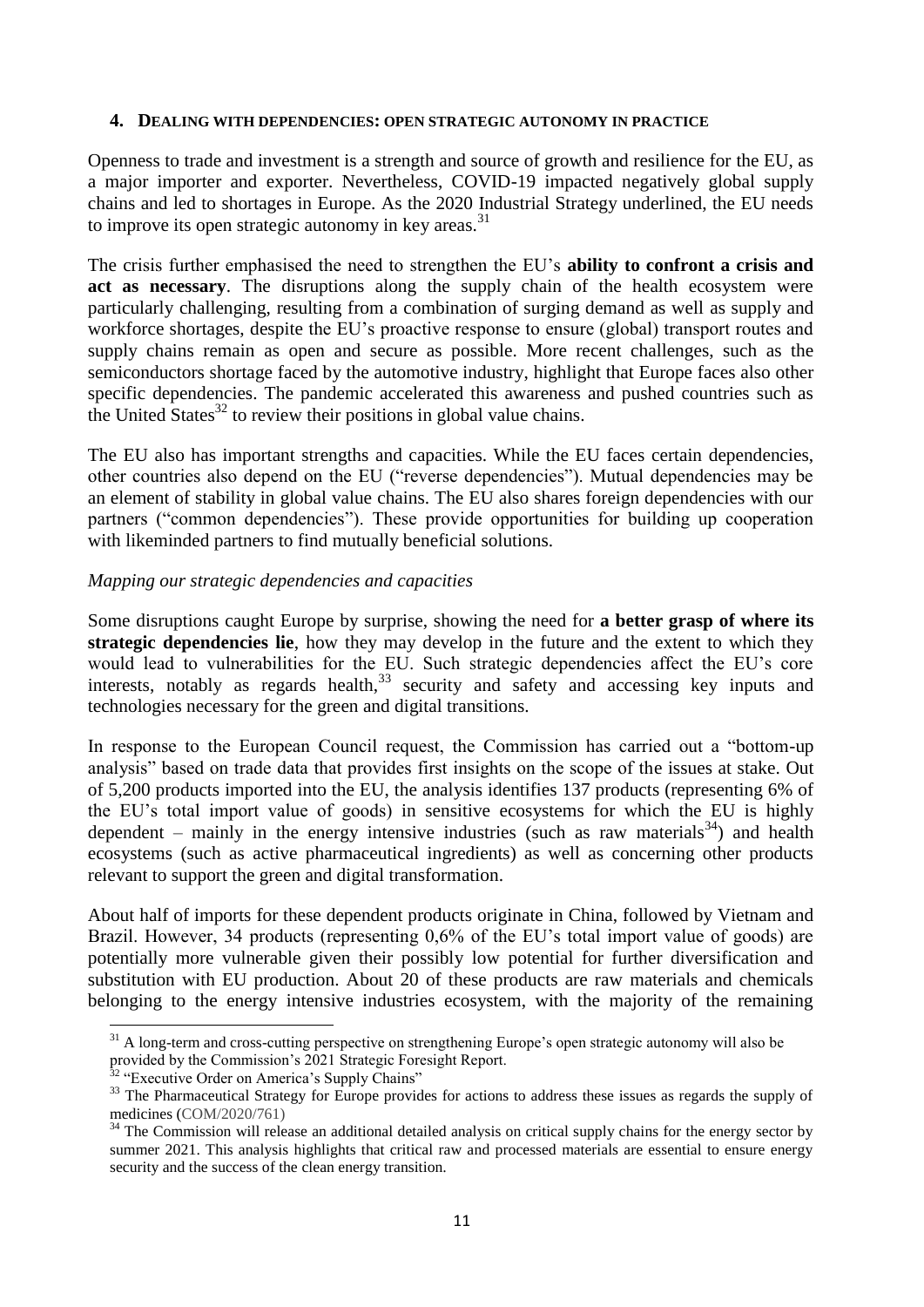products belonging to the health ecosystem (such as active pharmaceutical ingredients and other health related products). The analysis also shows challenges and dependencies in the area of advanced technologies such as for cloud and microelectronics, predominantly linked to the global market structure.



*Share of EU import value by origin of the identified 137 products where the EU is dependent in sensitive ecosystems Source: European Commission based on BACI database*

The analysis also highlights the issue of possible internal dependencies within the Single Market, linked to a concentration of activities at the level of individual firms. In such instances, EU competition policy and enforcement can play a major role in addressing possible risks related to such internal dependencies, by ensuring that markets remain open and contestable.

The Staff Working Document<sup>35</sup> accompanying this update presents six **in-depth reviews of strategic areas,** i.e. **on raw materials, batteries, active pharmaceutical ingredients, hydrogen, semiconductors and cloud and edge technologies,** providing further insights on the origin of strategic dependencies and their impact. The Commission will engage with Member States, industry and social partners, including with the support from the Industrial Forum or through the Structured Dialogue on the security of medicines supply<sup>36</sup> and the pharmaceutical strategy, to deepen this analysis and further address the identified strategic dependencies.

The Commission will launch a **second stage of in-depth reviews** of potential dependencies in key areas, including products, services or technologies key to the twin transition, such as renewables, energy storage and cybersecurity. In addition, a monitoring system through the Commission's Observatory of Critical Technologies<sup>37</sup> and a periodic review process will cover both current dependencies and risks of future (technological) dependencies.

## *Building a toolbox to reduce and prevent strategic dependencies*

In most cases, industry itself is best placed – through its corporate policies and decisions – to improve resilience and reduce any dependencies that may lead to vulnerabilities, including through diversification of suppliers, increased use of secondary raw materials and substitution with other input materials. There are however situations where concentration of production or sourcing in only one single geographical area results in the unavailability of alternative suppliers.

 $\overline{a}$ 

<sup>&</sup>lt;sup>35</sup> SWD on Strategic dependencies and capacities, SWD(2021) 352.

<sup>36</sup> https://ec.europa.eu/health/human-use/strategy/dialogue\_medicines-supply\_en.

 $37$  COM(2021) 70, Action Plan on synergies between civil, defence and space industries.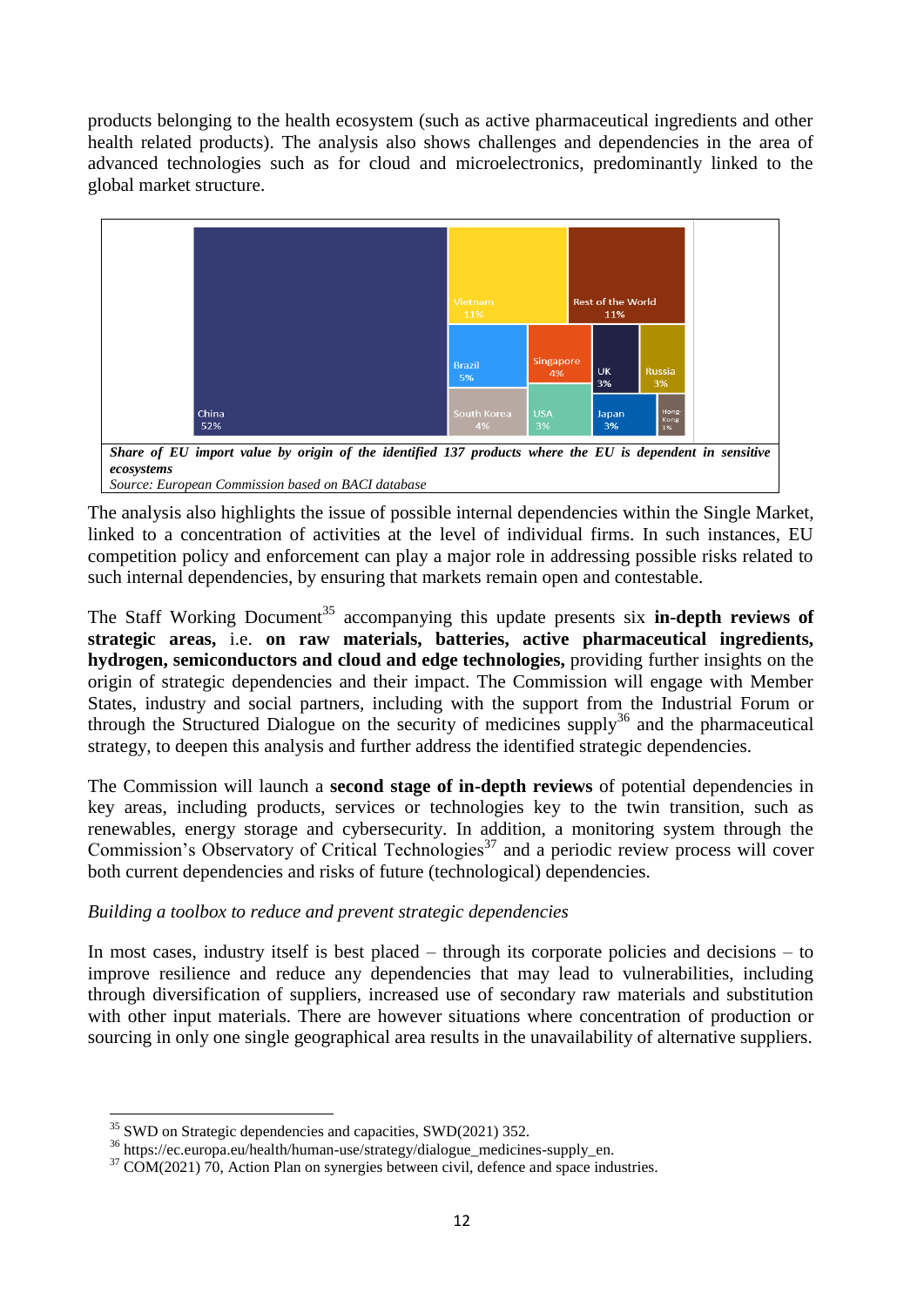In areas of strategic importance, the Commission is identifying public policy measures that can support industry's efforts to address these dependencies and to develop strategic capacity needs: diversifying supply and demand relying on different trading partners whenever possible, but also stockpiling and acting autonomously whenever necessary. Such measures should generally be based on a **mix of actions**, targeted and proportionate to ecosystems' needs and identified risks. The Commission will work in close cooperation with the relevant stakeholders to identify measures to reinforce the EU position in global value chains, including by strengthening and diversifying external trade, creating new opportunities also for low- and middle-income countries. A more circular economy and improved resource efficiency also contribute to reducing dependencies and strengthening resilience. In addition, these measures should enable the EU to strengthen its own capacity, building on the strengths of a fully functioning Single Market with open and competitive markets. It will leverage its privileged relations with its closest neighbours - in particular the ones already engaged in regulatory convergence with the EU.

The Commission will, as outlined in its Trade Policy Review<sup>38</sup>, work towards diversifying international supply chains and **pursue international partnerships** to increase preparedness.

In the areas of common dependencies with its partners,  $39$  the EU may choose to pool resources and build stronger and more diverse alternative supply chains with our closest allies and partners. The transatlantic relationship and the enlargement and neighbourhood policy are cornerstones of such efforts as are Free Trade Agreements with other partners and trade blocs. On the former, the proposed EU-US Trade and Technology Council could provide a platform for cooperation.

The Commission will also examine further reverse dependencies and map areas where other countries depend on the EU. Deeper understanding of such interdependencies can better inform the EU's policy response.

The Commission will continue to support **industrial alliances**, in strategic areas where such alliances are identified as the best tool to accelerate activities that would not develop otherwise, and where they help to attract private investors to discuss new business partnerships and models in a manner that is open, transparent and fully compliant with competition rules, and where they have a potential for innovation and high-value job creation. The Commission will pay particular attention to the inclusiveness of alliances, for start-ups and SMEs. Such alliances should complement public-private partnerships<sup>40</sup> and provide a broad and open platform to establish strategic roadmaps and efficient coordination of research, development and innovation investment plans for technologies in particular ecosystems. In three of the six areas in which the Commission presents in-depth reviews with this Communication, the Commission has already launched industrial alliances: on raw materials, batteries and hydrogen.

 $\overline{a}$ 

<sup>38</sup> COM(2021) 66.

<sup>&</sup>lt;sup>39</sup> E.g. an analysis of sensitive ecosystems identifies about 20 products imported from China on which both the EU and the US are highly dependent (including in the health, energy intensive industries, renewables and digital/electronics ecosystems). The same holds true for other close EU trading partners.

<sup>&</sup>lt;sup>40</sup> Including the Strategic Research and Innovation Agendas of Horizon Europe partnerships supported by industry and Member States, which build the basis for ERA Industrial technology roadmaps (COM(2020) 628), page 10. There are 49 proposed public private partnerships in the Horizon Europe Programme and nearly EUR 25 billion of EU contribution, aiming at mobilising at least the same amount from private partners and Member States.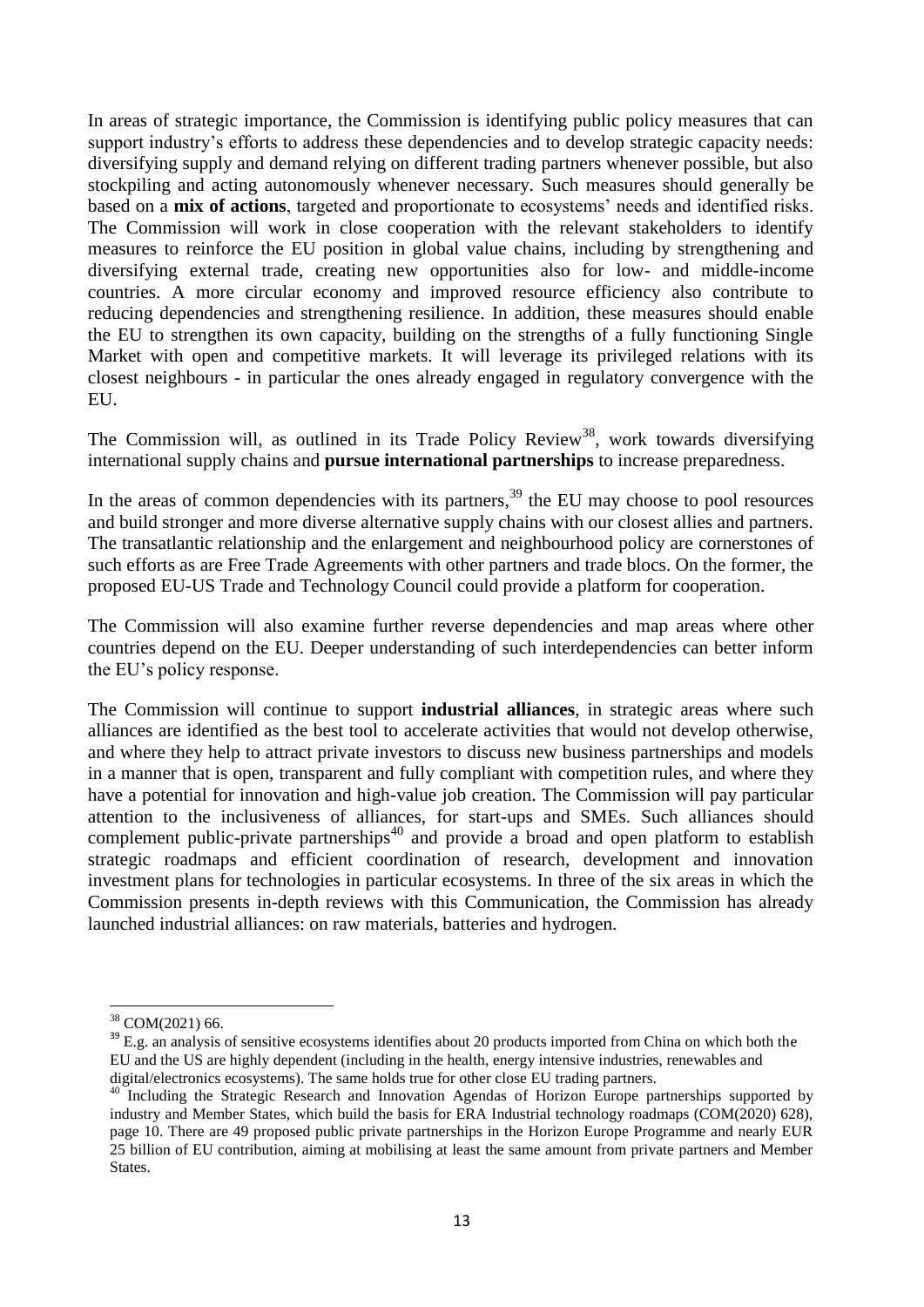Building on this positive experience, the Commission is preparing the launch of the two alliances that had already been announced in the New Industrial Strategy and in the Digital Decade Communication in the digital field: the **Alliance on processors and semiconductor technologies** and the **Alliance for Industrial Data, Edge and Cloud.** Bringing together a wide range of stakeholders, these alliances will help achieve key EU policy objectives in microelectronics and strengthen Europe's industrial position in the global cloud and edge computing market, notably addressing the trend towards increasing distribution and decentralisation of data processing capacities and the need to enable federated and vendoragnostic cloud ecosystem.

The Commission is also considering the preparation of: i/ an **Alliance on Space Launchers** to bring together all players, big and small, to work towards a globally competitive, cost-effective and autonomous EU access to space; and ii/ an **Alliance on Zero Emission Aviation** to ensure market readiness for disruptive aircraft configurations (e.g. hydrogen, electric), leveraging the existing investments under the Clean Sky initiative and contributing to Europe's 2050 climate neutrality objective, working in full complementarity with the Renewable and Low-Carbon Fuels Alliance $41$  currently under consideration.

The Commission will continue to support Member States' efforts to pool public resources via **Important Projects of Common European Interest** (IPCEIs) in areas where the market alone cannot deliver breakthrough innovation, as has been the case in the areas of batteries<sup>42</sup> and microelectronics.<sup>43</sup> Member States and companies have jointly expressed interest to engage in additional IPCEIs, such as next-generation cloud, hydrogen, low-carbon industry, pharmaceuticals and a second IPCEI on cutting-edge semi-conductors. The Commission will examine these project plans attentively and, where the criteria are met, will accompany them as they reach maturity. In appropriate cases, such as in the case of batteries, industrial alliances can help to prepare such IPCEIs.

The EU budget can also support investments in areas of strategic importance. For instance, the national recovery and resilience plans can include contributions to the Member State compartments under the InvestEU Programme and Member States could use parts of their national allocations to invest in such sectors.

Strategic dependencies can have **a particular impact on SMEs**, ranging from higher switching costs to a lack of vibrant start-up communities and innovative smaller providers. In 2021, with a combined budget of EUR 61 million under the Single Market Programme the European Cluster Collaboration Platform and Enterprise Europe Network will take reinforced actions to assist SMEs to address disruptions and vulnerabilities or diversify by connecting them to new local and cross-border partners, thereby increasing SME resilience. Digital solutions, such as industrial manufacturing data spaces, would also lead to more flexible supply chains.

Global leadership in technologies goes hand-in-hand with **leadership in standard-setting** and ensuring interoperability**.** Global convergence on the same international standards helps reduce adaptation costs and strengthens EU and global value chains. For the EU to retain its influence in setting global standards, its own standardisation system, a core of the Single Market, has to function in an agile and efficient way. Be it on hydrogen, batteries, offshore wind, safe chemicals, cybersecurity or space data, our industry needs European and international standards

<sup>&</sup>lt;sup>41</sup> COM(2020) 789 Sustainable and Smart Mobility Strategy

<sup>42</sup> https://ec.europa.eu/commission/presscorner/detail/en/IP\_21\_226.

<sup>&</sup>lt;sup>43</sup> https://ec.europa.eu/commission/presscorner/detail/et/ip\_18\_6862.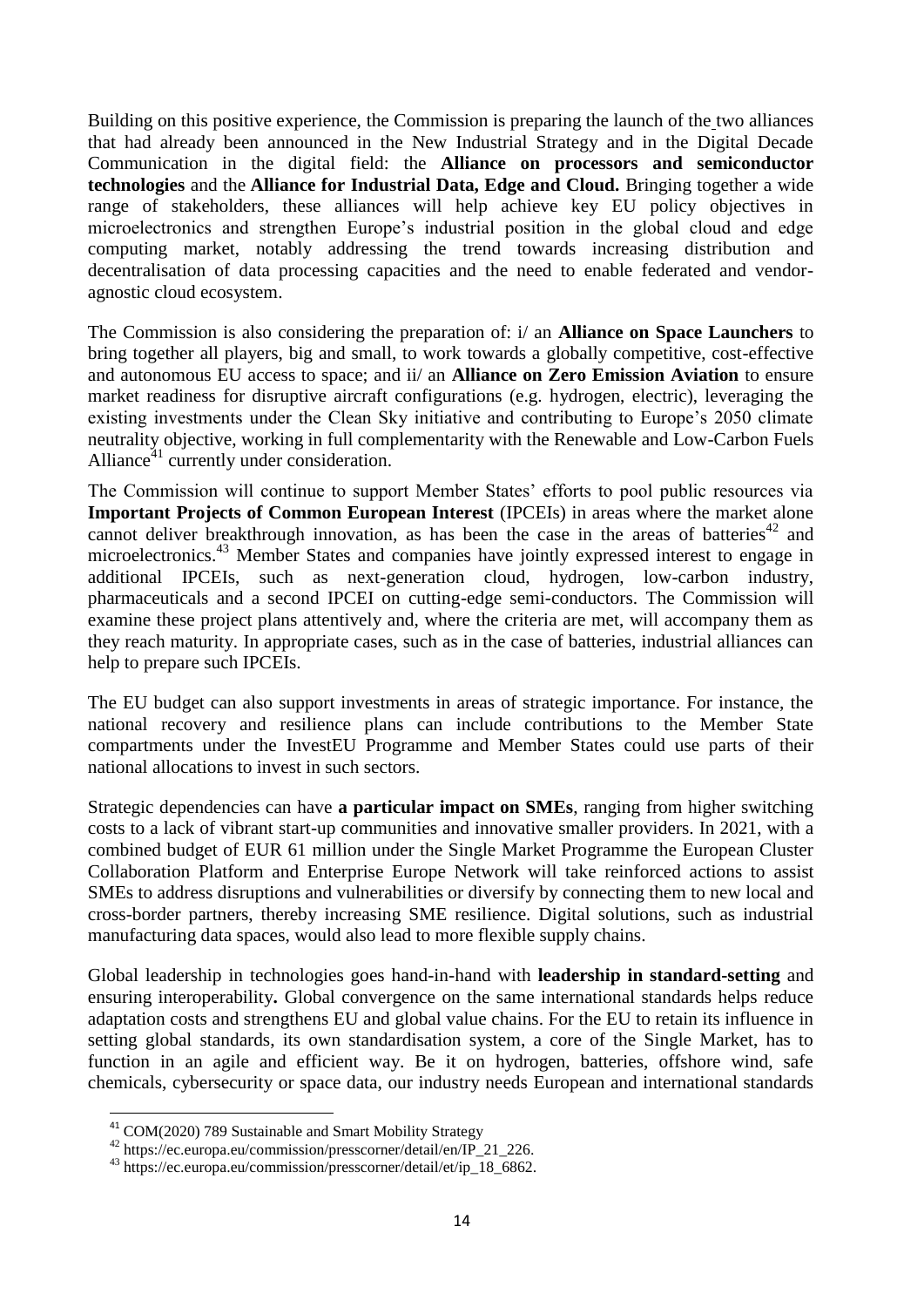that underpin its twin transition in a timely manner. Establishing global leadership in these key priority standards is also a critical matter for the competitiveness and resilience of EU industries.

The Commission will present a **strategy on standardisation.** This will support a more assertive stance on European interests in standardisation (in the EU and globally)and in working openly with others on certain areas of mutual interests (e.g. US and Canada on lawful and ethical use of AI). In this context, the Commission will assess whether amendments to the Standardisation Regulation are required to achieve these objectives. A Joint Task Force between the Commission and European Standardisation Organisation (ESOs) will define agreed solutions to adopt in a fast manner those standards identified as crucial. The Commission will also pay particular attention to anticipating standardisation needs that support the twin transition of industrial ecosystems.

European companies need to benefit from a level playing field globally and in the Single Market. EU competition and trade policies have to remain assertive against unfair and coercive practices, while favouring international cooperation to solve global common problems. In conjunction with the present Communication, the Commission is proposing a legal instrument to address the potentially **distortive effects of foreign subsidies** in the Single Market. It will make sure that potentially distortive subsidies granted by foreign governments to undertakings wishing to acquire an EU company or bid in public procurement do no longer go unchecked. The Commission will continue to address with our trading partners distortive industrial subsidies.

Public spending through procurement amounts to 14% of EU GDP each year. The European public procurement framework can help strengthen companies' competitiveness, including through the use of strategic criteria notably for green, social and innovation procurement, while ensuring transparency and competition. It is also important to increase innovation procurement of digital solutions and in R&D procurement.<sup>44</sup> In addition, the Commission will develop **guidance on how to use public procurement effectively to strengthen the resilience of key ecosystems,** using a toolbox to help public buyers identify and address strategic supply risks and dependencies and diversify the supplier base.

| <b>KEY ACTIONS</b>                                                                 | <b>TIMING</b>         |
|------------------------------------------------------------------------------------|-----------------------|
| Adopt proposal to address the potentially distortive effects of foreign            | May 2021              |
| subsidies in the Single Market                                                     |                       |
| Periodic review of strategic dependencies and monitoring of risks associated       | in<br><b>Starting</b> |
| with strategic dependencies                                                        | 2021                  |
| Explore international partnerships and cooperation to address strategic            | in<br><b>Starting</b> |
| dependencies                                                                       | 2021                  |
| Launch of alliances on processors and semiconductor technologies,<br><sub>on</sub> | Q2 2021               |
| industrial data, edge and cloud                                                    |                       |
| Reinforced action on SME supply chain disruptions and vulnerabilities              | Q4 2021               |
| Adopt a standardisation strategy                                                   | Q3 2021               |
| Guidance on identifying and addressing strategic dependencies through              | Q1 2022               |
| public procurement                                                                 |                       |

**<sup>.</sup>** <sup>44</sup> The level of underinvestment in innovation procurement in Europe compared to its major trading partners is the largest in digital solutions and in R&D procurement (respectively a factor 3 and factor 5 underinvestment). [https://digital-strategy.ec.europa.eu/en/news/final-report-available-benchmarking-innovation-procurement](https://digital-strategy.ec.europa.eu/en/news/final-report-available-benchmarking-innovation-procurement-investments-and-policy-frameworks-across)[investments-and-policy-frameworks-across](https://digital-strategy.ec.europa.eu/en/news/final-report-available-benchmarking-innovation-procurement-investments-and-policy-frameworks-across)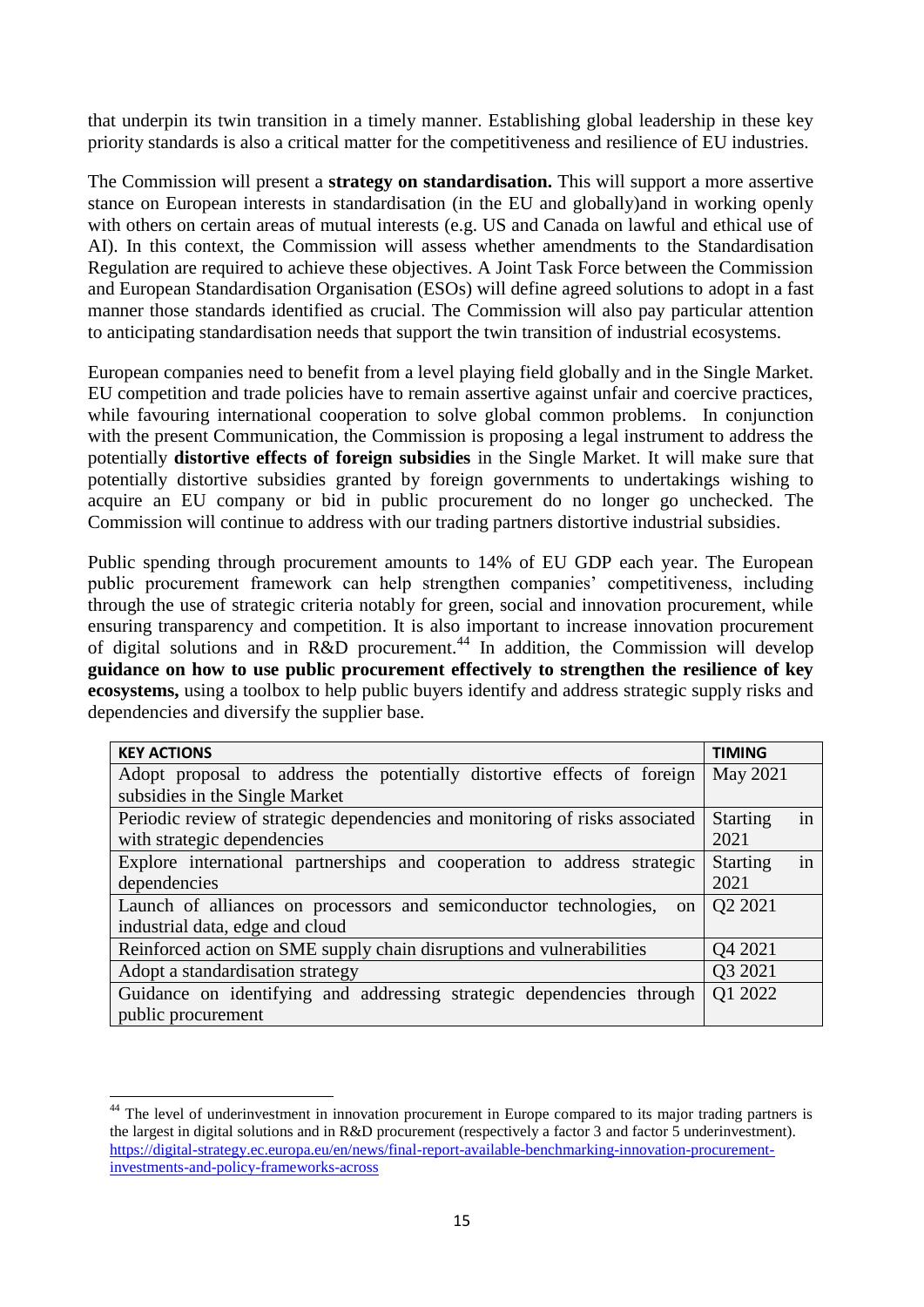### **5. ACCELERATING THE TWIN TRANSITIONS**

The 2020 Industrial Strategy included a list of actions to support the green and digital transitions of EU industry, many of which are already implemented, $45$  but the pandemic has drastically affected the speed and scale of this transformation. It is now clearer than ever that companies pursuing sustainability and digitalisation are more likely to succeed than others. This is why the digital transformation of businesses is one of the four cardinal points of the Digital Compass.<sup>46</sup>

### **Co-creating transition pathways across relevant industrial ecosystems**

The Annual Single Market Report 2021<sup>47</sup> presents a first analysis of the challenges faced by 14 **industrial ecosystems** as they have been identified so far**,** but also of the transformative initiatives already undertaken to achieve the twin transition and increase resilience**.** As an illustrative example, the Staff Working Document<sup>48</sup> on clean and competitive European steel looks in detail at what the green and digital transition means for this particular sector and explains how EU policy measures support the industry in leading the transition.

These analyses can serve to co-create, in partnership with industry, public authorities, social partners and other stakeholders, **transition pathways** for ecosystems, where needed. Such pathways will offer a better bottom-up understanding of the scale, cost, long term benefits and conditions of the required action to accompany the twin transition for the most relevant ecosystems, leading to an actionable plan in favour of sustainable competitiveness. Such plan should take into account relevant inputs such as industrial technology roadmaps announced in the Communication on the European Research Area<sup>49</sup> and those developed under the Action Plan on Synergies between civil, defence and space industries.<sup>50</sup>

Priority should be given to the ecosystems and sectors that face the most important challenges meeting climate and sustainability goals and embracing the digital transformation, and whose competitiveness depends on this, such as energy-intensive industries (including the chemical and steel sectors),<sup>51</sup> and construction, as well as to sectors heavily affected by the crisis, which benefit from accelerating their twin transition in order to boost their recovery (such as tourism and mobility<sup>52</sup>).

## **Supporting the business case for the green and digital transitions**

EU industry has embraced the challenges and opportunities that the twin transition brings. It is ready to invest, but asks for predictability and a real business case, with a coherent and stable regulatory framework access to capacities and infrastructure, finance for innovation and deployment, raw materials and decarbonised energy, demand-side measures for climate neutral and circular products and the right skills. These are necessary for a competitive transition.

 $\overline{a}$ <sup>45</sup> SWD(2021) 351, Annual Single Market Report 2021, section 3 and Annex II.

<sup>46</sup> COM(2021) 118 final.

<sup>47</sup> SWD(2021) 351, Annual Single Market Report 2021, Annex III.

<sup>48</sup> SWD(2021) 353, Toward Competitive and Clean European Steel.

<sup>49</sup> COM(2020) 628 final, A new ERA for Research and Innovation.

 $50 \text{ COM}(2021)$  70 final, Action Plan on synergies between civil, defence and space industries.

<sup>&</sup>lt;sup>51</sup> Synergies should be developed between the transition pathways and the indicative voluntary roadmaps, as

envisaged under the European Climate Law Regulation.<br><sup>52</sup> Taking into account the Sustainable and Smart Mobility Strategy (COM(2020) 789 final).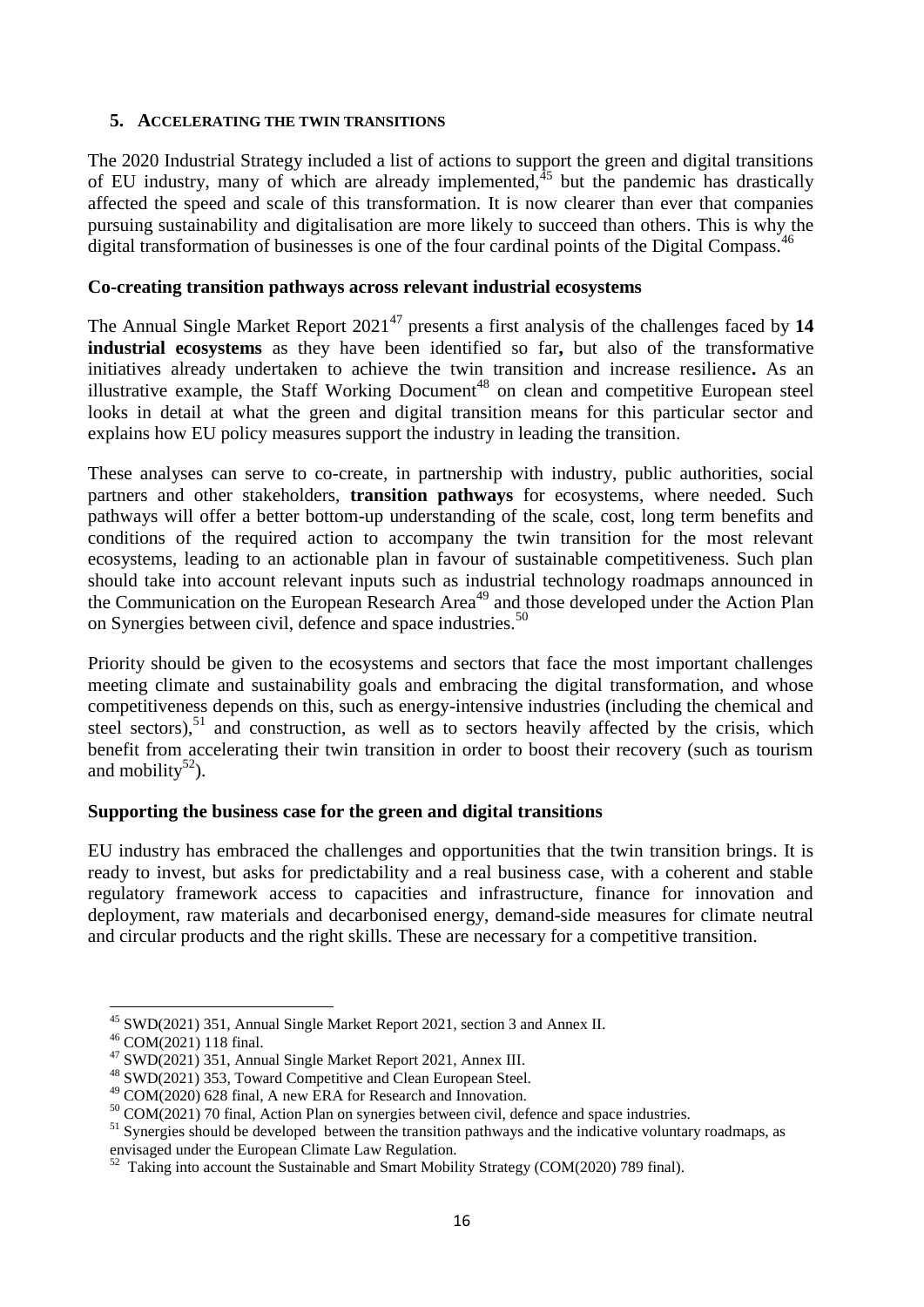The EU's immediate opportunity to support such business cases lies in its **recovery** efforts. The EU Budget and NextGenerationEU, and notably the Recovery and Resilience Facility, should be used as a springboard to speed up the recovery in Europe and reinforce the commitment to the green and digital transition. Based on their relevance across Member States, the very large investments required, and their potential to create jobs and growth and reap the benefits from the green and digital transitions, the Commission has strongly encouraged Member States to include in the national Recovery and Resilience Plans investment and reforms in a limited number of flagship areas<sup>53</sup>. The Commission is now carefully assessing the national plans and will monitor their implementation to ensure in particular that at least 37% of funding is dedicated to green investments and at least 20% is dedicated to digitalisation. Many national recovery and resilience plans will channel funding to green and digital SME investments. The 2021-2027 Cohesion policy funds will have a strong focus on the twin transition, contributing to the green and digital transformation of the EU's economy.

The Recovery and Resilience Plans offer an unprecedented opportunity to join forces in **multicountry projects** to build digital and green critical capacities. A number of Member States have signalled their intention to include in their draft national plans multi-country projects. These projects could accelerate much-needed investment in the field of hydrogen, 5G corridors, common data infrastructure and services, sustainable transport, blockchain or European Digital Innovation Hubs. The Commission is assessing options for an effective mechanism to accelerate the implementation of such multi-country projects, enabling notably possible combination of Member States and EU financing<sup>54</sup>.

The enforcement of competition rules, in particular State aid rules, will ensure that public funds for the recovery do not replace but trigger additional private investments. The Commission is also conducting an **extensive review of the EU competition rules** to make sure that they are fit to support the green and digital transition to the benefit of Europeans, at a time when the global competitive landscape is also fundamentally changing. The revision of the **environmental and energy State aid rules** will better enable Member States to support business to de-carbonise their production processes and adopt greener technologies.in the context of the Green Deal and the New Industrial Strategy. **State aid rules on IPCEIs** help catalyse cross-border investment in ground-breaking innovations, where the market alone would not take the risk, and only where the positive effects of addressing a clear market failure outweighs the risk of market distortion in the Single Market. Whilst the recent evaluation of the current IPCEI Communication showed that the provisions work well, some targeted adjustments would be necessary, including to further enhance their openness and facilitate participation of SMEs and to provide guidance on the criteria to pool funds from national budgets and EU programmes. The new Regional State aid Guidelines will enable Member States to support the least favoured regions in catching up and reducing disparities, as well as regions facing transition or structural challenges, while ensuring a level playing field between Member States.

In its evaluation of the **State aid Broadband Guidelines**, the Commission is assessing whether those rules are fit-for-purpose and in line with recent technological and market developments, so that they can fully support the EU's ambitions in respect of the deployment of broadband infrastructure in line with the policy objectives as set out inter alia in the Gigabit Society and the Digital Decade communications. Further, the on-going review of the **antitrust rules applicable** 

<sup>&</sup>lt;sup>53</sup> Annual Sustainable Growth Strategy 2021, COM (2020) 575 final. The flagships are titled: Power Up:

Renovate; Recharge & refuel; Connect; Modernise; Scale-up; Reskill & upskill.

<sup>&</sup>lt;sup>54</sup> As announced in the Communication "2030 Digital Compass", COM (2021) 118 final.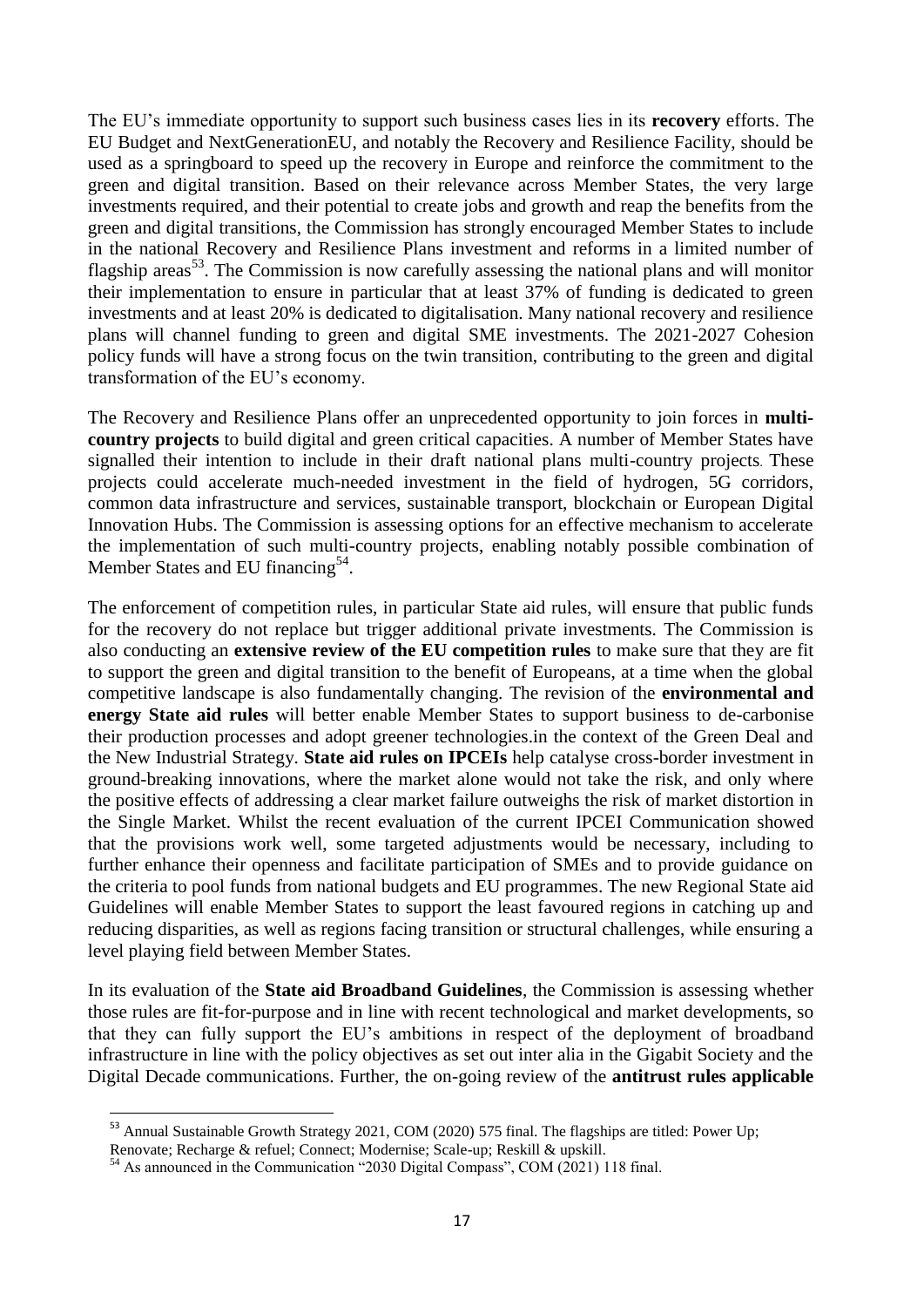**to horizontal agreements** between companies will cover, amongst others, issues that are key to the green and digital transition, such as research and development agreements, and provide guidance on so-called "sustainability agreements" and procompetitive data-sharing and datapooling agreements. Similarly, the ongoing review of the Vertical Block Exemption Regulation and the Vertical Guidelines aims at bringing the applicable rules closer to new market realities with growing e-commerce and online sales in particular and provide up to date guidance to businesses on these matters. The **Notice on market definition** is also under review, taking into account developments such as digitalisation and globalisation. With the **Trade Policy Review**, the Commission has set out a plan for trade policy to play its full role in the twin transition. As part of its focus on implementation of trade and investment agreements, the EU will use all inbuilt flexibilities in its existing trade agreements so that they are fit for purpose and respond to the new challenges relating to the green and digital transition.

To support the financing of a green recovery, the Commission is preparing its **Renewed Sustainable Finance Strategy** and a legislative initiative on **sustainable corporate governance**  providing for due diligence by companies. In addition, the support to green investments will be paired with the development of new standards for green finance.

Before the summer break 2021, the Commission will come forward with the '**fit-for-55**' package, presenting a coherent revision of the key instruments of the 2030 climate and energy package, in view of achieving a climate-neutral Europe by 2050. The Commission will present a **Carbon Border Adjustment Mechanism** for selected sectors, to better address the risk of carbon leakage, in full compliance with WTO rules. Existing tools to address the risks of carbon leakage of globally exposed energy-intensive industries should continue to be used until fully effective alternative arrangements are in place. Given the diversity of approaches to carbon pricing worldwide, the Commission will continue to reach out to the EU's international partners to find grounds for cooperation in this area.

The **Horizon Europe Programme, with all its tools - partnerships<sup>55</sup>, the European Innovation** Council and the Institute of Innovation and Technology - will support next generation pan-European innovation ecosystem for green and digital transition. The **Innovation Fund** will continue providing critical support for the commercial demonstration of innovative low-carbon technologies in multiple sectors. As part of the proposal for a revised ETS Directive, the Commission is considering proposing a **European approach to carbon contracts for difference**, using ETS revenues and complementing other forms of support under the Innovation Fund.

Current investments into renewable energy sources, energy storage, grids, interconnections and industrial transformation in the EU are too slow.<sup>56</sup> For the green transition to bring genuinely sustainable competitiveness, industry needs access to abundant, affordable and decarbonised electricity, and additional efforts are required in this regard. The Commission will work with Member States to increase their ambition on renewable energies and streamline permit procedures. The Energy and Industry Geography Lab, a tool under development by the Commission's Joint Research Centre in collaboration with industrial stakeholders, will provide

<sup>&</sup>lt;sup>55</sup> Covering clean steel, process industries, hydrogen, batteries, zero-emission road transport, clean aviation, zero emission waterborne transport, sustainable built environment and advanced manufacturing, among others.

<sup>&</sup>lt;sup>56</sup> SWD(2020) 176 final, Impact Assessment accompanying the 2030 Climate Target Plan (table 12); Agora-Energiewende & EMBER (2021): The European Power Sector in 2020. The latest National Energy and Climate Plans indicate a 72 TWh/year increase of wind and solar power generation between 2020 and 2030, but 93-100 TWh/year would be required to achieve the 55% climate goal.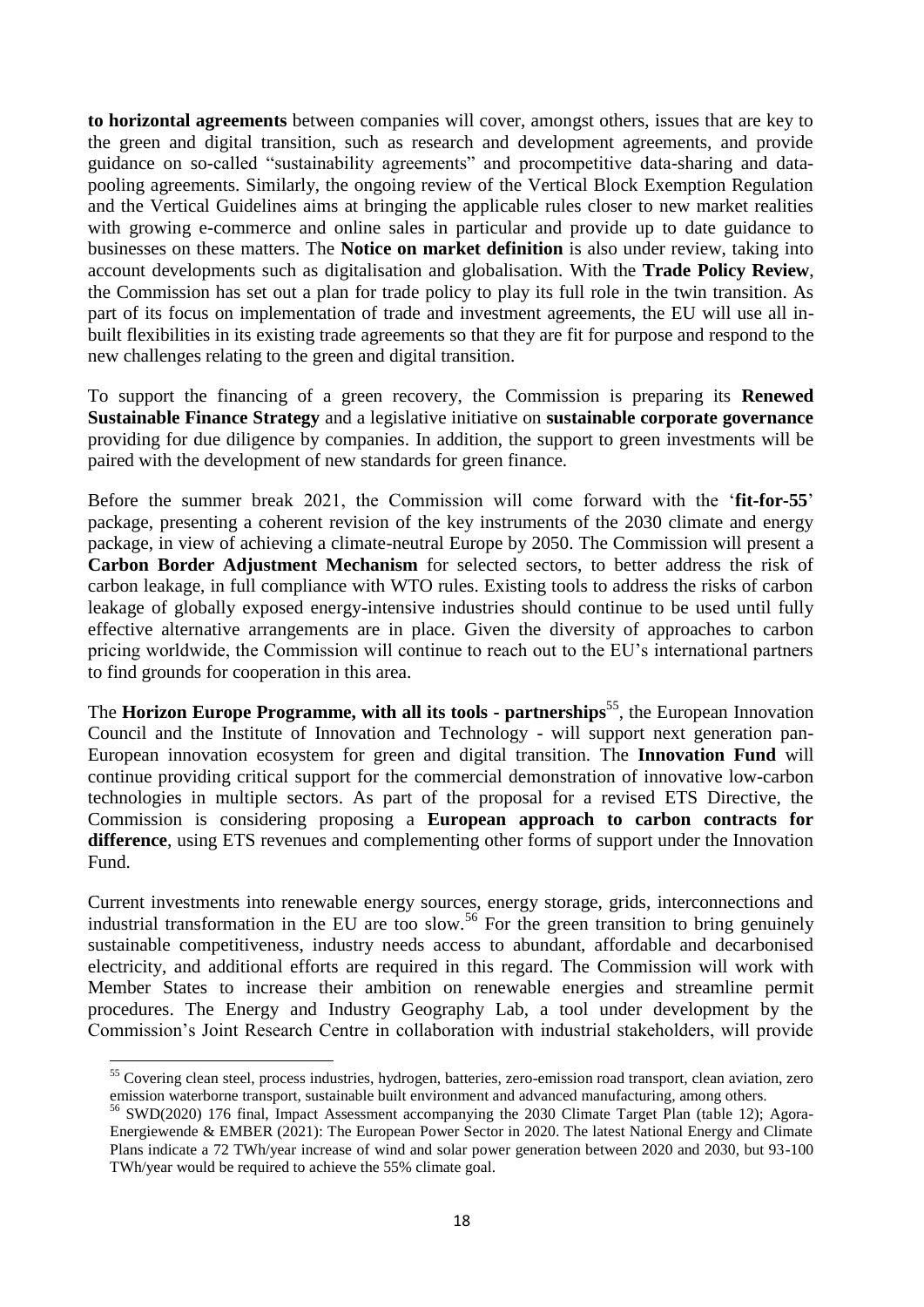geospatial information for companies and energy infrastructure planners. Industrial consumers, SMEs and communities can also work together for long-term price security to renewable power projects and improved environmental footprint. The Commission will consider measures, as part of the revised Renewable Energy Directive in June 2021, to support the uptake of **corporate renewable Power Purchase Agreements,** and remove any unjustified barriers.

The **market expansion** and global growth in demand for wind turbines, solar PV panels, and smart energy technologies is a key opportunity, as greater scale should bring lower energy costs for industry as well as society at large. The Commission welcomes efforts to scale up manufacturing of these technologies in the EU, such as the industry-led European Solar Initiative. The Commission is also working on ecodesign measures for solar panels, including possible requirements on carbon footprint.

The European **Raw Materials** Alliance (ERMA) is establishing a project pipeline for both the rare earths and magnets value chains and on energy storage and conversion materials. If all the projects identified by the ERMA were to be implemented, these could allow as much as 60% of the EU annually installed wind energy capacity to rely on rare earths magnets made in the EU by 2030 and for EU supply to cover 20% of projected nickel demand by 2030.<sup>57</sup>

Continued efforts towards sustainable product design, a **circular economy** and increased collection and recycling of raw materials, as well as a functioning market for secondary raw materials, will be key. The Commission's proposal for a Batteries Regulation provides an innovative regulatory framework for batteries covering their entire lifecycle.

**SMEs** can profit from the green transition but need advice and financial support to make the most out of it. The Enterprise Europe Network is already putting in place Sustainability Advisors to provide dedicated advice to SMEs and these will be fully in place as of 2022. They will promote both SME innovation in decarbonised electricity generation, including the use of solar panels and on energy efficiency. Digitalisation is also essential for SMEs so all relevant platforms<sup>58</sup> will act together to support SMEs in their ecosystems in e.g. adopting data-driven business models, and solutions against cyber threats. By 2023, the Digital Europe Programme will inject EUR 310 million into the European Digital Innovation Hubs that will offer SMEs local support in digital transformation and access to technology testing. In 2021, the European Innovation Council will also channel EUR 1.1 billion in grants and equity funding, mostly to start-ups and innovative SMEs.

The Commission will work to reinforce the **synergies between the sustainable and digital transitions.** Digital solutions, such as **digital twins** in advanced manufacturing, can help optimise processes in all ecosystems. The industry-led **European Green Digital Coalition** will measure the impact and speed up the deployment of digital solutions to green key sectors**.** To deliver on the commitments made in the Digital Compass,  $59$  the Commission is going to identify additional measures to reach the **carbon neutrality target of ICT technologies** and to increase the uptake of digital technologies to lower the environmental footprint of other ecosystems.

The green and digital transitions cannot be realised without more and fair data sharing, in particular to optimise sustainability, and to develop innovative products and services. To help unleash the potential of data by companies and the public sector, the Commission will propose a

 $\overline{a}$ 

 $57$  See chapter 5.1 of SWD(2021) 352, Strategic Dependencies and Capacities for the underlying calculations.

<sup>&</sup>lt;sup>58</sup> European Digital Innovation Hub (EDIH) network, ECCP, EEN, and Startup Europe.

<sup>&</sup>lt;sup>59</sup> COM(2021) 118 final, 2030 Digital Compass: the European way for the Digital Decade.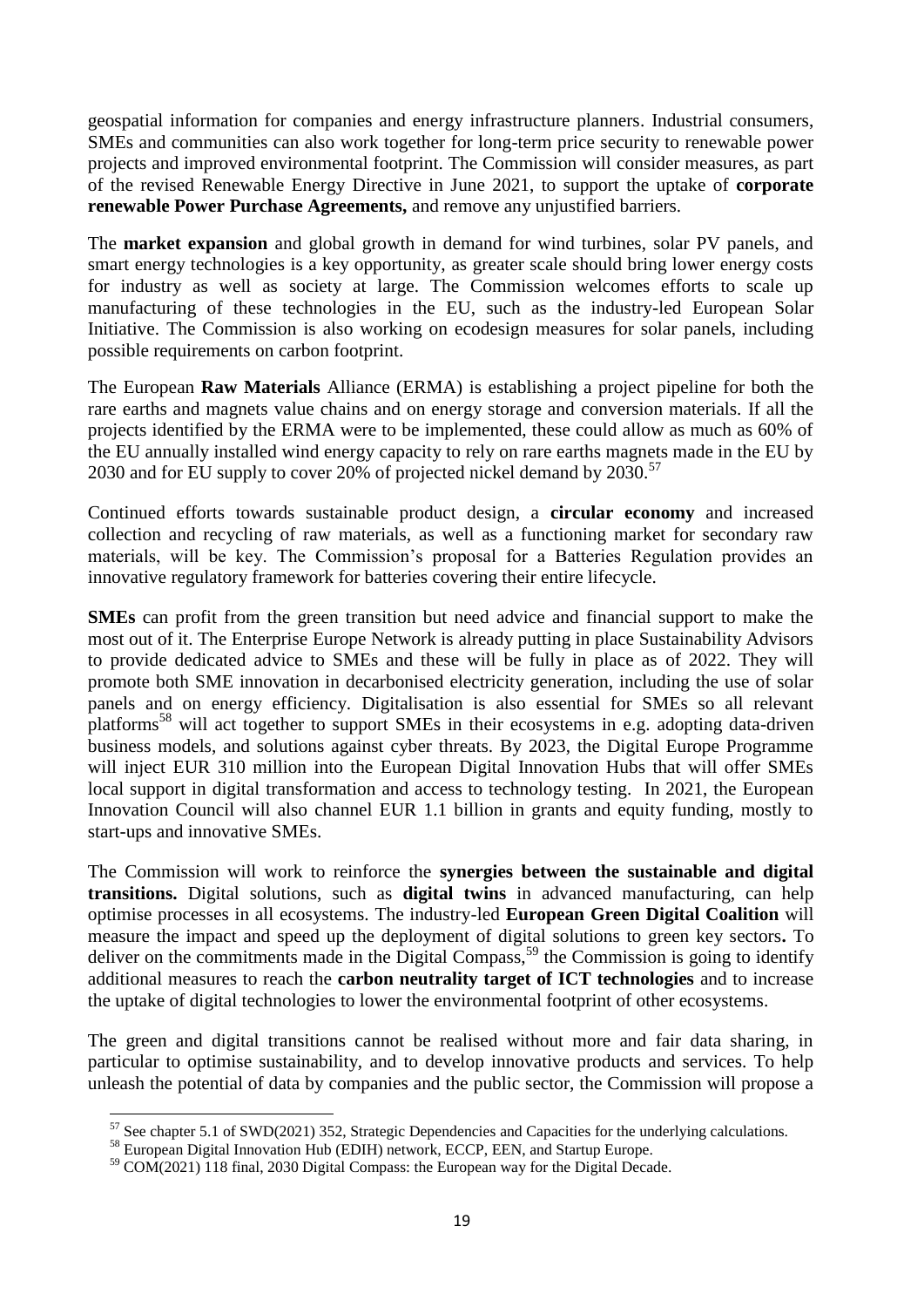**Data Act in 2021 and will continue to support the establishment of sectoral 'Common European data spaces'**, in full compliance with fundamental rights, via the upcoming Digital Europe Programme. At international level, the EU is engaging in the WTO Joint Statement initiative negotiations on e-commerce to shape the global rules on digital trade. To promote the development of safe and trustworthy Artificial Intelligence, the Commission presented a proposal for a regulatory framework on AI and a revised coordinated plan on AI on 21 April 2021.

**Investment in skills** is an important component of investing in people, and will be essential to support the twin transition and to contribute to a fair recovery. The European Skills Agenda supports the green and digital transitions with initiatives like the Pact for Skills. It helps mobilise the private sector and other stakeholders to upskill and reskill Europe's workforce. The Pact supports large-scale skills partnerships per ecosystem, some of which already put forward skilling commitments (automotive, microelectronics, and aerospace and defence industries). The Skills Roundtables, organised by the Commission with relevant stakeholders from each ecosystem, will have covered all ecosystems by mid-2021, and will contribute to the design and implementation of the pathways. The EU budget for 2021-2027 includes a number of instruments that can support upskilling and reskilling.<sup>60</sup> The national recovery and resilience plans can also contribute, as well as effective active support to employment.<sup>61</sup>

| <b>KEY ACTIONS</b>                                                    | <b>TIMING</b> |
|-----------------------------------------------------------------------|---------------|
| Co-creation of green and digital transition pathways for              | As of Q2 2021 |
| relevant ecosystems, starting with tourism and energy                 |               |
| intensive industries                                                  |               |
| Actions to promote renewable Power Purchase Q2 2021                   |               |
| Agreements in the proposal for a revised Renewable                    |               |
| <b>Energy Directive</b>                                               |               |
| Consider European approach for carbon contracts for $\sqrt{Q^2 2021}$ |               |
| difference in the proposal for a revised ETS Directive                |               |
| Energy and Industry Geography Lab                                     | As of Q4 2021 |

### **6. CONCLUSION: COMING BACK STRONGER IN PARTNERSHIP**

The new Industrial Strategy 2020 strategy laid the foundations for an industrial policy that would support the twin transitions, make EU industry more competitive globally and enhance Europe's strategic autonomy. It set out a new industrial way for Europe, fit for the ambitions of today and the realities of tomorrow. It is still work in progress, building on Europe's assets as the home of industry – our diversity and the talent of our people, our innovators and creators, our values and social market traditions. This new industrial strategy is entrepreneurial in spirit and action, and as valid as ever.

The EU, its Member States and industry are now drawing the lessons from the crisis and are ready to put Europe's industry on a new sustainably competitive footing. This means implementing and building on the measures announced on industry, SMEs and the Single Market in the March 2020 Industrial package. It also means securing Europe's central asset, its Single Market, ensuring open strategic autonomy and accelerating the green and digital transitions

<sup>1</sup>  $60$  Such as the European Social Fund, Erasmus or the Digital Europe Programme.

 $61$  Commission Recommendation for Effective Active Support to Employment (C(2021) 1372 final).